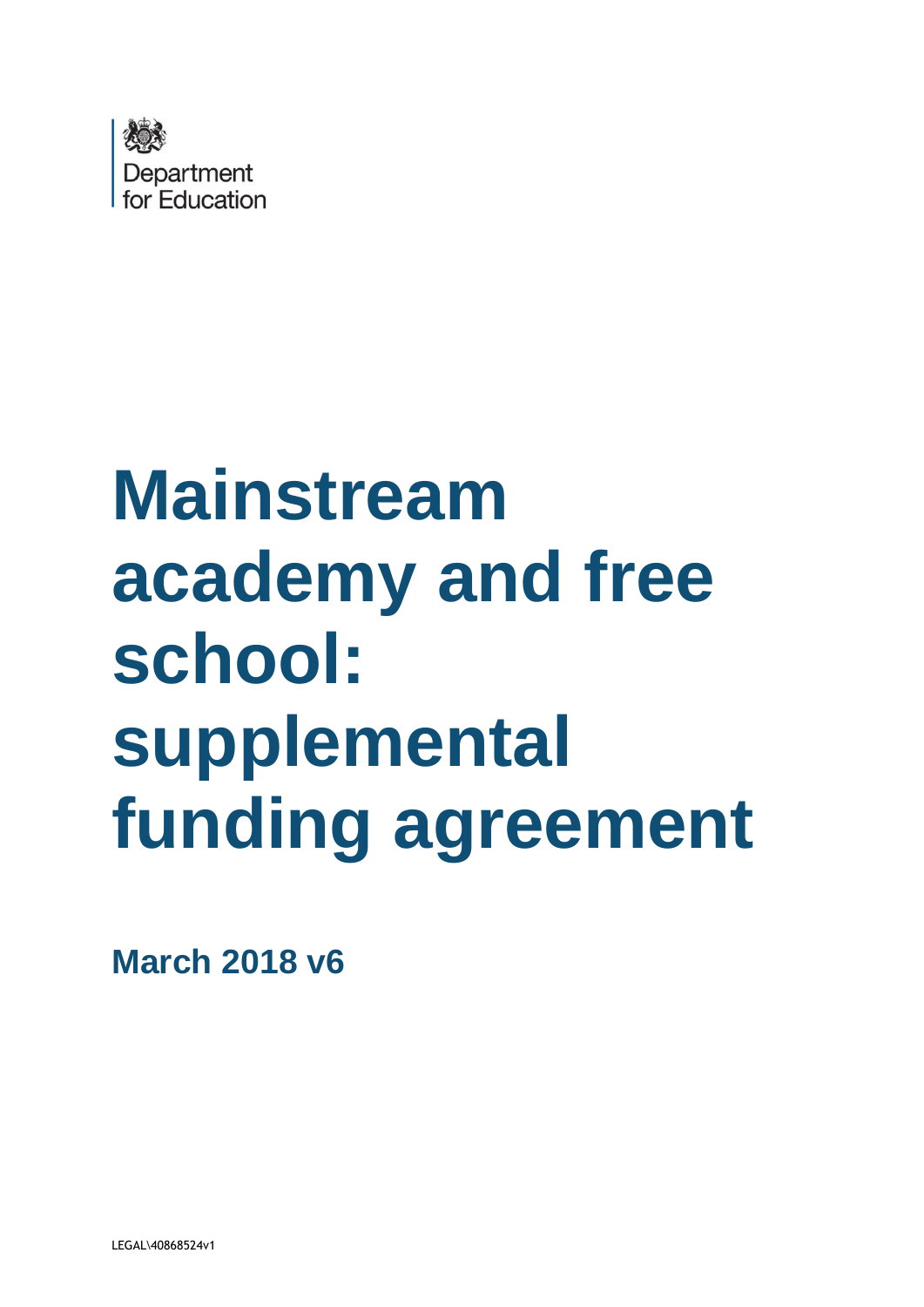# **Contents**

| <b>SUMMARY SHEET</b>                                   | $\overline{4}$ |
|--------------------------------------------------------|----------------|
| Information about the Academy:                         | 4              |
| <b>ESTABLISHING THE ACADEMY</b><br>1.                  | 7              |
| Definitions and interpretation                         | 7              |
| The Academy                                            | 8              |
| RUNNING OF THE ACADEMY<br>2.                           | 8              |
| <b>Teachers and staff</b>                              | 8              |
| <b>Pupils</b>                                          | 8              |
| <b>SEN unit</b>                                        | $9$            |
| Charging                                               | 9              |
| Admissions                                             | 9              |
| Curriculum                                             | 11             |
| <b>GRANT FUNDING</b><br>3.                             | 13             |
| <b>Calculation of GAG</b>                              | 13             |
| Other relevant funding                                 | 14             |
| <b>LAND</b><br>4.                                      | 14             |
| Version 2: existing leasehold site                     | 14             |
| <b>TERMINATION</b><br>5.                               | 19             |
| Termination by either party                            | 19             |
| <b>Termination Warning Notice</b>                      | 19             |
| Termination by the Secretary of State after inspection | 20             |
| Termination by the Secretary of State                  | 21             |
| Funding and admission during notice period             | 21             |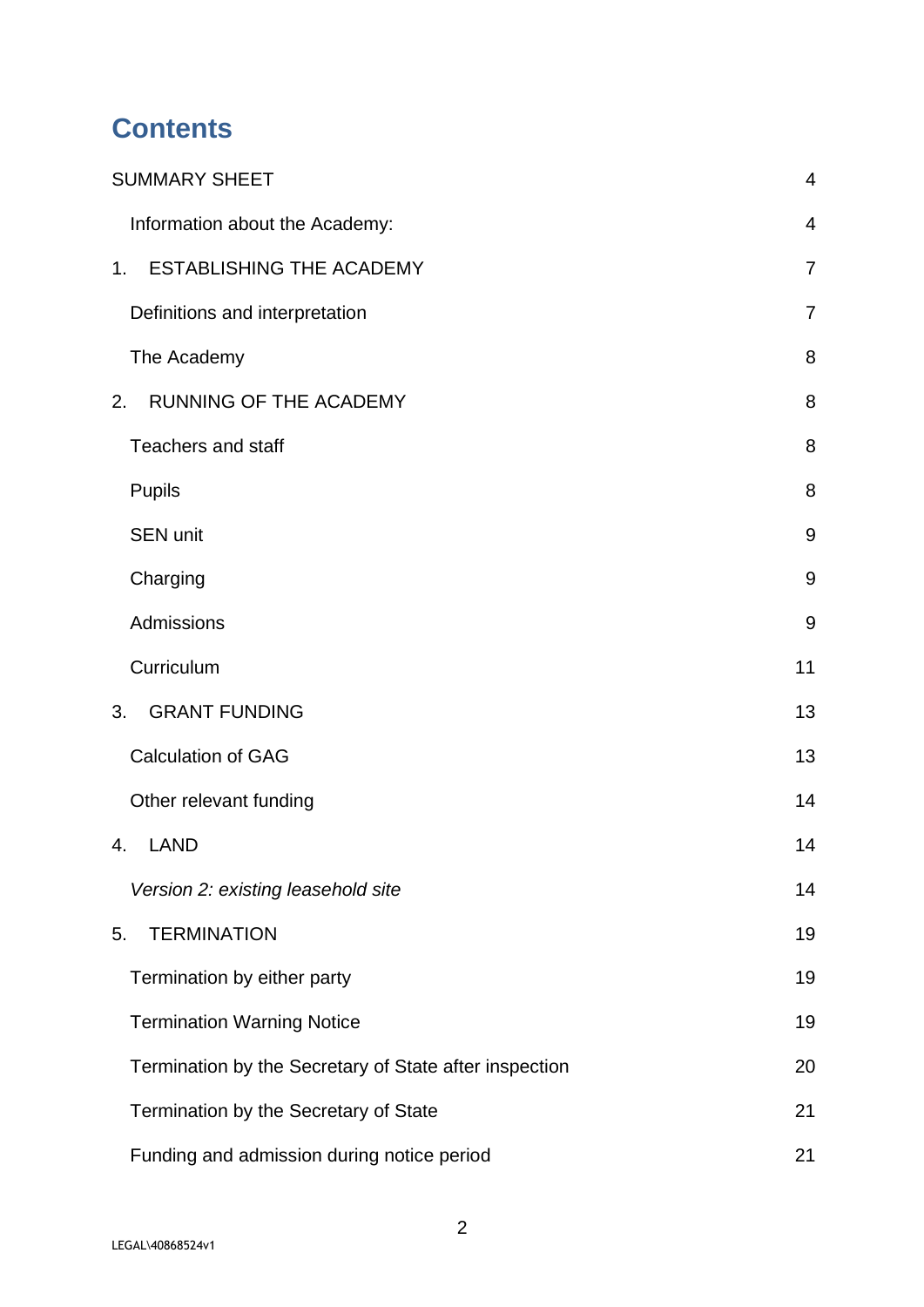| Notice of intention to terminate by Academy Trust                                         | 22 |
|-------------------------------------------------------------------------------------------|----|
| <b>Effect of termination</b>                                                              | 24 |
| OTHER CONTRACTUAL ARRANGEMENTS<br>6.                                                      | 25 |
| Annexes                                                                                   | 25 |
| The Master Agreement                                                                      | 25 |
| General                                                                                   | 26 |
| <b>ANNEXES</b>                                                                            | 28 |
| 7. ADMISSION OF CHILDREN AND YOUNG PEOPLE WITH EDUCATION,<br><b>HEALTH AND CARE PLANS</b> | 28 |
| ADMISSION OF CHILDREN WITH A STATEMENT OF SPECIAL<br>8.<br><b>EDUCATIONAL NEEDS</b>       | 28 |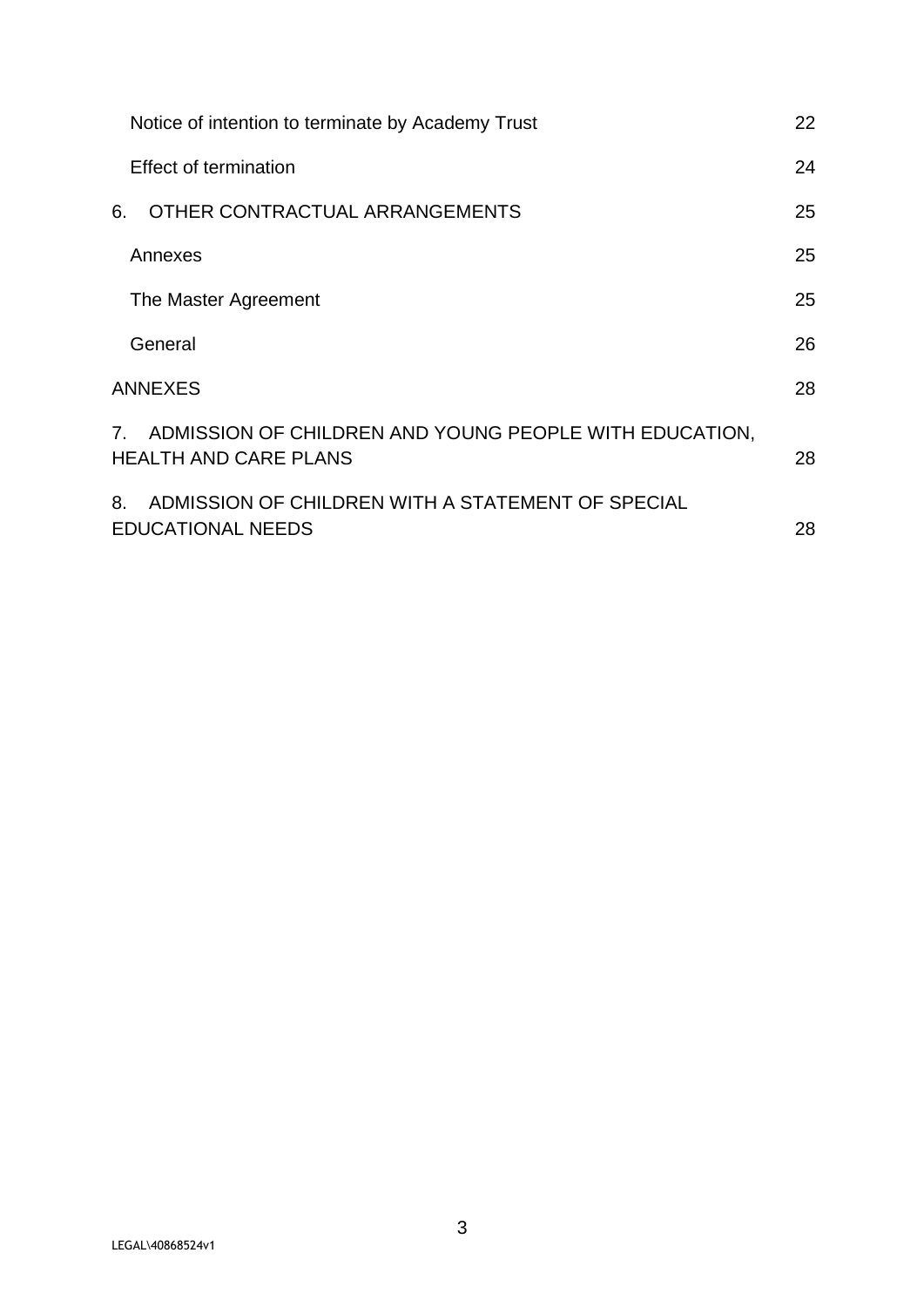# <span id="page-3-0"></span>**SUMMARY SHEET**

# <span id="page-3-1"></span>**Information about the Academy:**

| <b>Name of Academy Trust</b>                                 | The Arthur Terry Learning Partnership                                                                     |
|--------------------------------------------------------------|-----------------------------------------------------------------------------------------------------------|
| <b>Company number</b>                                        | 07730920                                                                                                  |
| Date of Master Funding Agreement                             | 29 October 2018                                                                                           |
| Name of academy                                              | <b>Coton Green Primary School</b>                                                                         |
| <b>Opening date</b>                                          | 1 January 2019                                                                                            |
| Type of academy (indicate whether<br>academy or free school) | Academy                                                                                                   |
| <b>Religious designation</b>                                 | N/A                                                                                                       |
| Wholly or partly selective                                   | N/A                                                                                                       |
| Name of predecessor school<br>(where applicable)             | <b>Coton Green Primary School</b>                                                                         |
| <b>Capacity number</b>                                       | 315                                                                                                       |
| Age range                                                    | $4 - 11$                                                                                                  |
| Number of sixth form places                                  | N/A                                                                                                       |
| <b>Number of boarding places</b>                             | N/A                                                                                                       |
| <b>SEN unit / Resource provision</b>                         | N/A                                                                                                       |
| <b>Land arrangements</b>                                     | Version 2                                                                                                 |
| (Version 1-8 or other)                                       |                                                                                                           |
| Address and title number of Land                             | Coton Green Primary School, Kipling Rise,<br>Tamworth, Staffordshire, B79 8LX (title<br>number: SF528108) |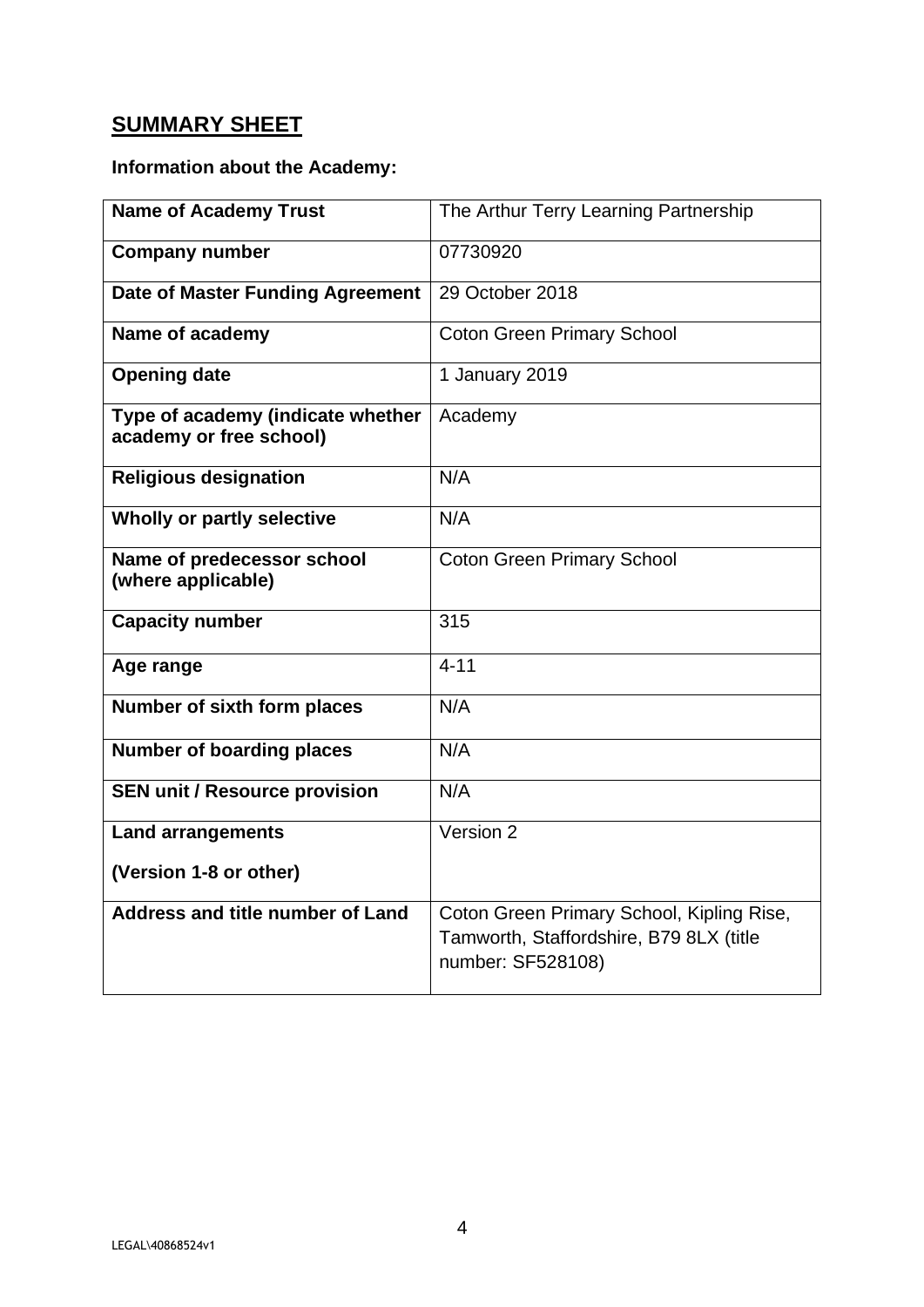# **Please confirm which clause variations have been applied or marked as 'Not used'**

| <b>Clause No.</b> | <b>Descriptor</b>                                                                                                                 | <b>Applied</b> | <b>Not used</b> |
|-------------------|-----------------------------------------------------------------------------------------------------------------------------------|----------------|-----------------|
| 1.1               | Only applies to free schools and new<br>provision academies                                                                       |                | X               |
| 2.A.1             | Clause applies where an academy was<br>previously a VC or foundation school<br>designated with a religious character              |                | X               |
| 2.C, 2.D          | Only applies where the academy has an SEN<br>unit                                                                                 |                | X               |
| 2.E               | Only applies where there was a predecessor<br>independent school                                                                  |                | X               |
| 2.G               | Clause does not apply to free schools (unless<br>there was a predecessor independent<br>school), or new provision academies       | X              |                 |
| 2.M               | Clause applies only to academies and free<br>schools designated with a religious character                                        |                | X               |
| 2.N               | Clause applies only to academies that were<br>formerly wholly selective grammar schools                                           |                | $\sf X$         |
| 2.0               | Clause applies only to academies that were<br>formerly partially selective grammar schools                                        |                | X               |
| 2.7               | Clause applies to free schools and new<br>provision academies designated with a<br>religious character                            |                | X               |
| 2.W               | Clause only applies where the academy is<br>designated with a religious character                                                 |                | X               |
| 2.X               | Clause only applies where the academy has<br>not been designated with a religious<br>character                                    | X              |                 |
| 2.Y               | Clause applies where an academy was<br>previously a VC school or foundation school<br>designated with a religious character       |                | X               |
| 2.Yc)             | Sub-clause applies if the academy is<br>designated with a denominational religious<br>character - CE etc. rather than 'Christian' |                | X               |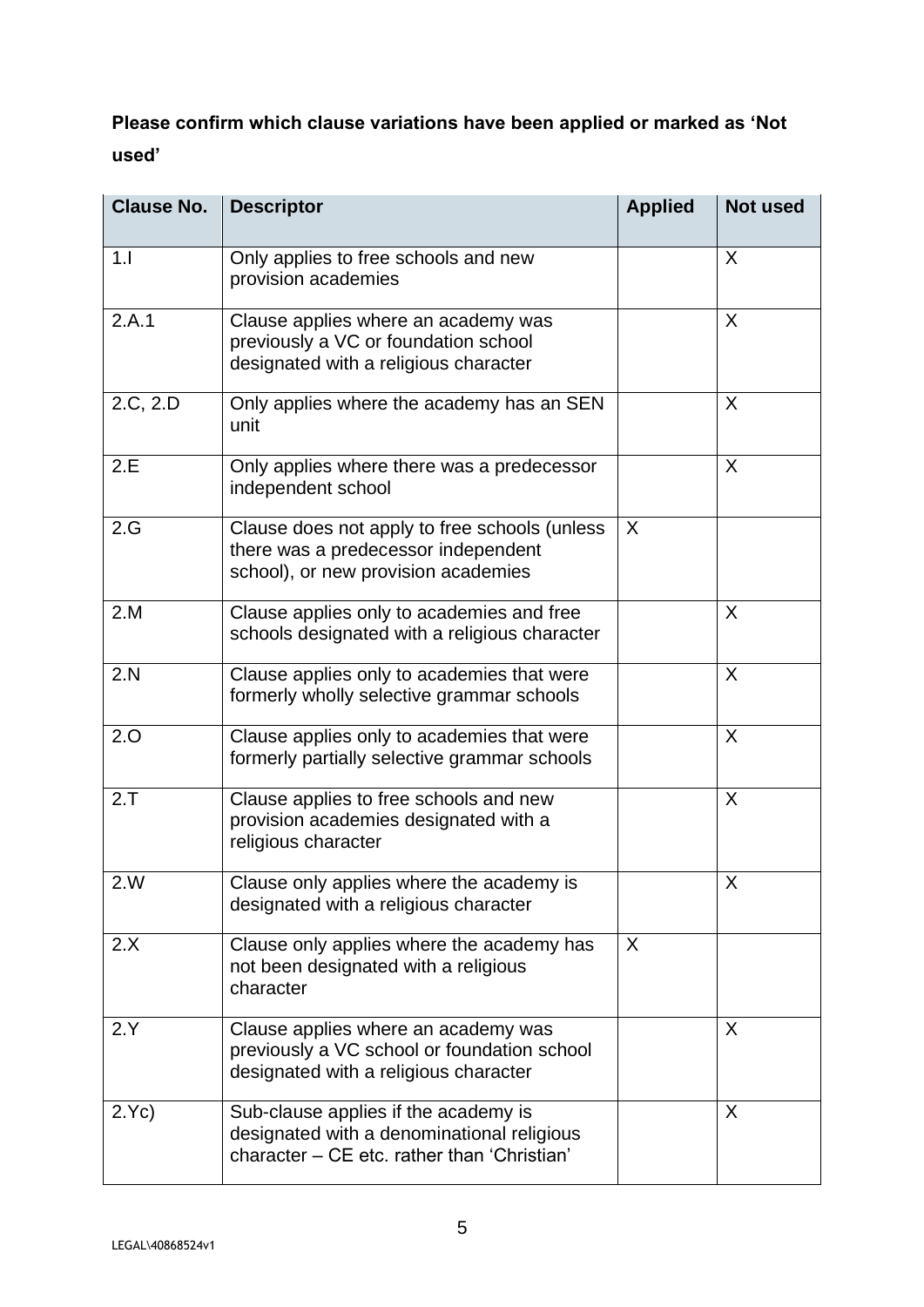| <b>Clause No.</b> | <b>Descriptor</b>                                                                                                           | <b>Applied</b> | <b>Not used</b> |
|-------------------|-----------------------------------------------------------------------------------------------------------------------------|----------------|-----------------|
| $3.A - 3.F$       | Option 1 applies to converter and sponsored<br>academies: if used delete option 2                                           | X              |                 |
| $3.A - 3.F$       | Option 2 applies to free schools and new<br>provision academies: if used delete option 1                                    |                | X               |
| 3.H               | Clause relating to Start-up only applies in<br>some cases (does not apply to academy<br>converters)                         |                | X               |
| 3. J              | Clause only applies to full sponsored and<br>intermediate sponsored academies with<br>approved Academy Action Plans         |                | X               |
| 3.K               | Clause does not apply to free schools (unless<br>there was a predecessor independent<br>school), or new provision academies | X              |                 |
| 5.G.1             | Clause applies only to a boarding<br>academy/free school.                                                                   |                | X               |
| 5.1               | Clause only applies to sponsored academies                                                                                  |                | X               |
| 5.K               | Clause applies to free schools and may be<br>applied to new provision academies                                             |                | X               |
| 5.L               | Clause applies to free schools and may be<br>applied to new provision academies                                             |                | X               |
| 5.M               | Clause applies to free schools and may be<br>applied to new provision academies                                             |                | X               |
| 5.N               | Clause applies to free schools and may be<br>applied to new provision academies                                             |                | X               |
| 5.0               | Clause applies to free schools and may be<br>applied to new provision academies                                             |                | X               |
| 6.H               | Clause only applies to schools which are<br>designated with a Church of England or<br>Roman Catholic character              |                | X               |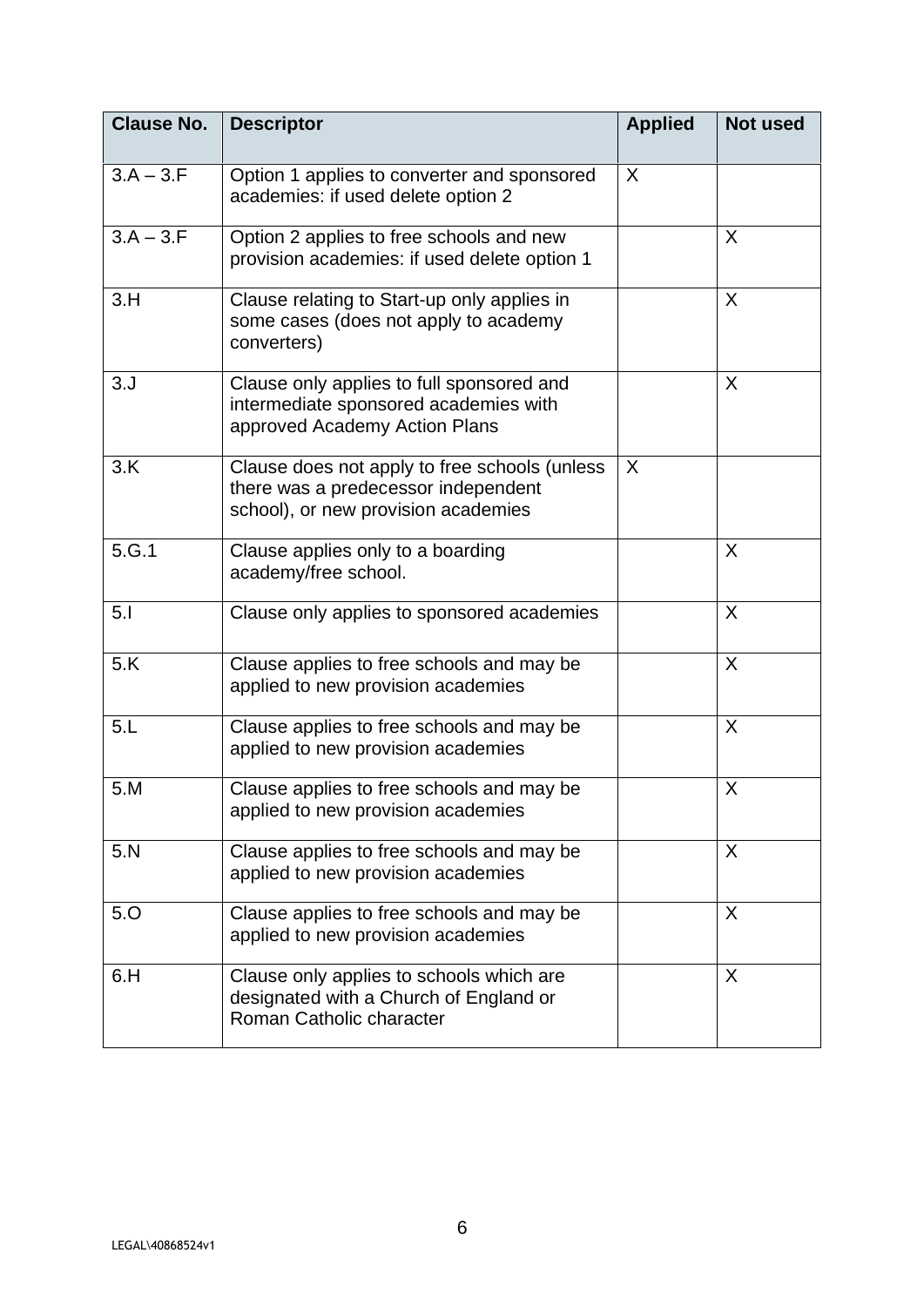# <span id="page-6-0"></span>**1. ESTABLISHING THE ACADEMY**

1.A This Agreement made between the Secretary of State for Education and The Arthur Terry Learning Partnership is supplemental to the master funding agreement made between the same parties and dated 29 October 2018 (the "**Master Agreement**").

#### <span id="page-6-1"></span>**Definitions and interpretation**

- 1.B Except as expressly provided in this Agreement words and expressions defined in the Master Agreement will have those same meanings in this Agreement.
- 1.C The following capitalised words and expressions will have the following meanings:

"The **Academy**" means the Coton Green Primary School.

**"Coasting"** has the meaning given by regulations under subsection (3) of section 60B of the Education and Inspections Act 2006 in relation to a school to which that section applies.

"**SEN**" means Special Educational Needs and the expressions "**special educational needs**" and "**special educational provision**" have the meaning set out in sections 20(1) and 21(2) of the Children and Families Act 2014.

"**Termination Notice**" means a notice sent by the Secretary of State to the Academy Trust, terminating this Agreement on the date specified in the notice.

"**Termination Warning Notice**" means a notice sent by the Secretary of State to the Academy Trust, stating his intention to terminate this Agreement.

- 1.D The Interpretation Act 1978 applies to this Agreement as it applies to an Act of Parliament.
- 1.E Reference in this Agreement to clauses and annexes will, unless otherwise stated, be to clauses and annexes to this Agreement.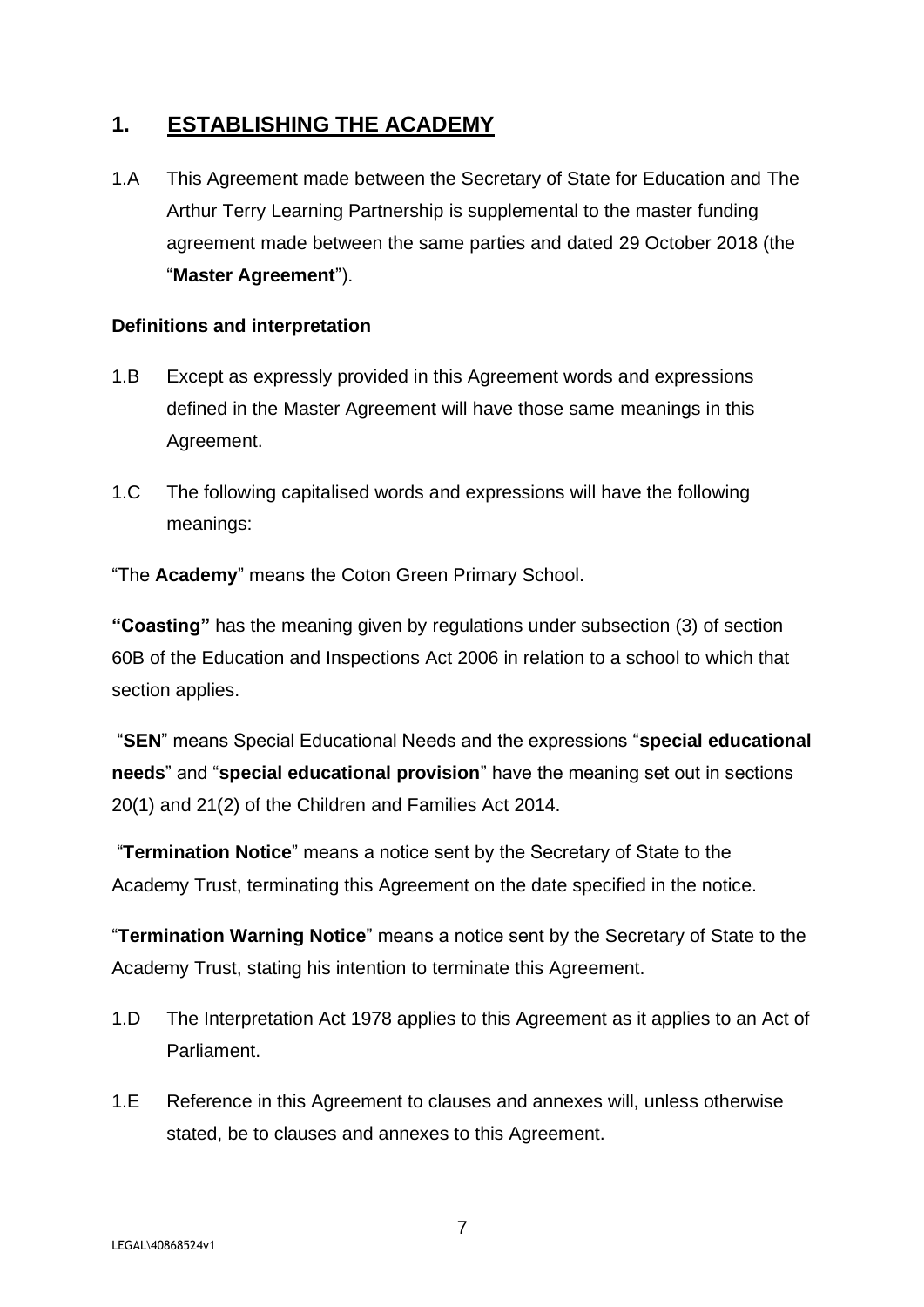#### <span id="page-7-0"></span>**The Academy**

- 1.F The Academy is a Mainstream Academy as defined in clause 1.4 of the Master Agreement.
- 1.G The Academy Trust will establish and maintain the Academy in accordance with the Master Agreement and this Agreement.
- 1.H The Academy Trust will open the Academy on 1 January 2019.
- 1.I Not used.

# <span id="page-7-1"></span>**2. RUNNING OF THE ACADEMY**

#### <span id="page-7-2"></span>**Teachers and staff**

- 2.A Subject to clause 2.A.2 and 7.A of this Agreement and section 67 of the Children and Families Act 2014, the Academy Trust may, in accordance with any relevant Guidance, employ anyone it believes is suitably qualified or is otherwise eligible to plan and prepare lessons and courses for pupils, teach pupils, and assess and report on pupils' development, progress and attainment.
- 2.A.1 Not used.
- 2.A.2 The Academy Trust must designate a staff member at the Academy as responsible for promoting the educational achievement of registered pupils at the Academy who are being looked after by an LA, or are no longer looked after by an LA because of an adoption, special guardianship or child arrangements order, or because they have been adopted from 'state care' outside England and Wales, and in doing so must comply with the law, regulations and guidance that apply to maintained schools. The Academy Trust must ensure the designated person undertakes appropriate training and has regard to any guidance issued by the Secretary of State.

#### <span id="page-7-3"></span>**Pupils**

2.B The planned capacity of the Academy is 315 in the age range 4-11. The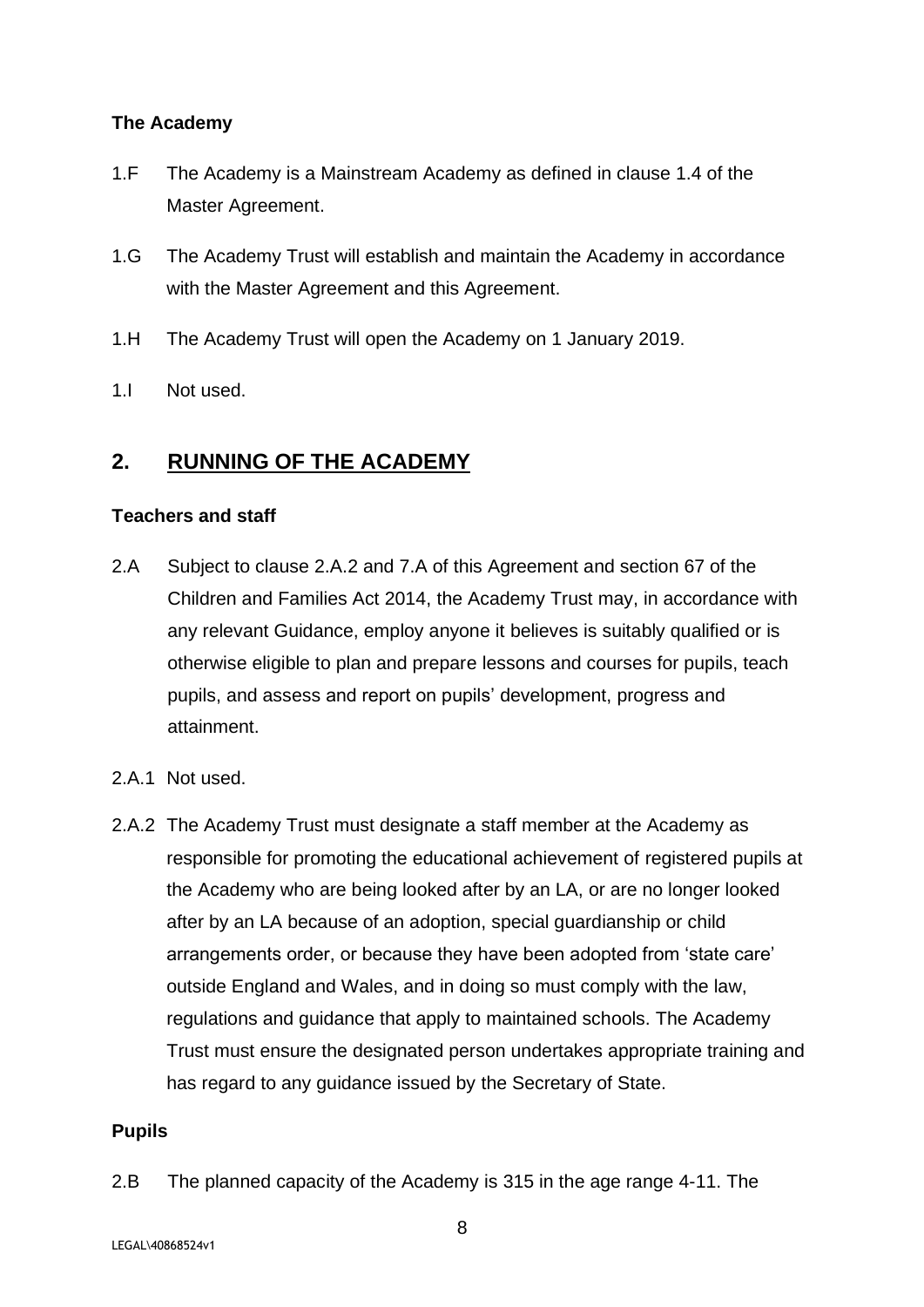Academy will be an all ability inclusive school.

#### <span id="page-8-0"></span>**SEN unit**

2.C Not used.

2.D Not used.

#### <span id="page-8-1"></span>**Charging**

2.E Not used.

#### <span id="page-8-2"></span>**Admissions**

- 2.F Subject to clauses 2.K– 2.L the Academy Trust will act in accordance with, and will ensure that its Independent Appeal Panel is trained to act in accordance with, the School Admissions Code and School Admission Appeals Code published by the DfE (the "Codes") and all relevant admissions law as they apply to foundation and voluntary aided schools, and with equalities law. Reference in the Codes or legislation to "admission authorities" will be deemed to be references to the Academy Trust.
- 2.G Pupils on roll in a Predecessor School which was a maintained or independent school will transfer automatically to the Academy on opening. All children already offered a place at that Predecessor School must be admitted to the Academy.
- 2.H The Academy Trust must participate in the local Fair Access Protocol. The Academy Trust must participate in the coordinated admission arrangements operated by the LA in whose area the Academy is situated. If the Academy is a free school, the Academy Trust is not required to participate in coordination for its first intake of pupils.
- 2.I Not used.
- 2.J Not used.
- 2.K Not used.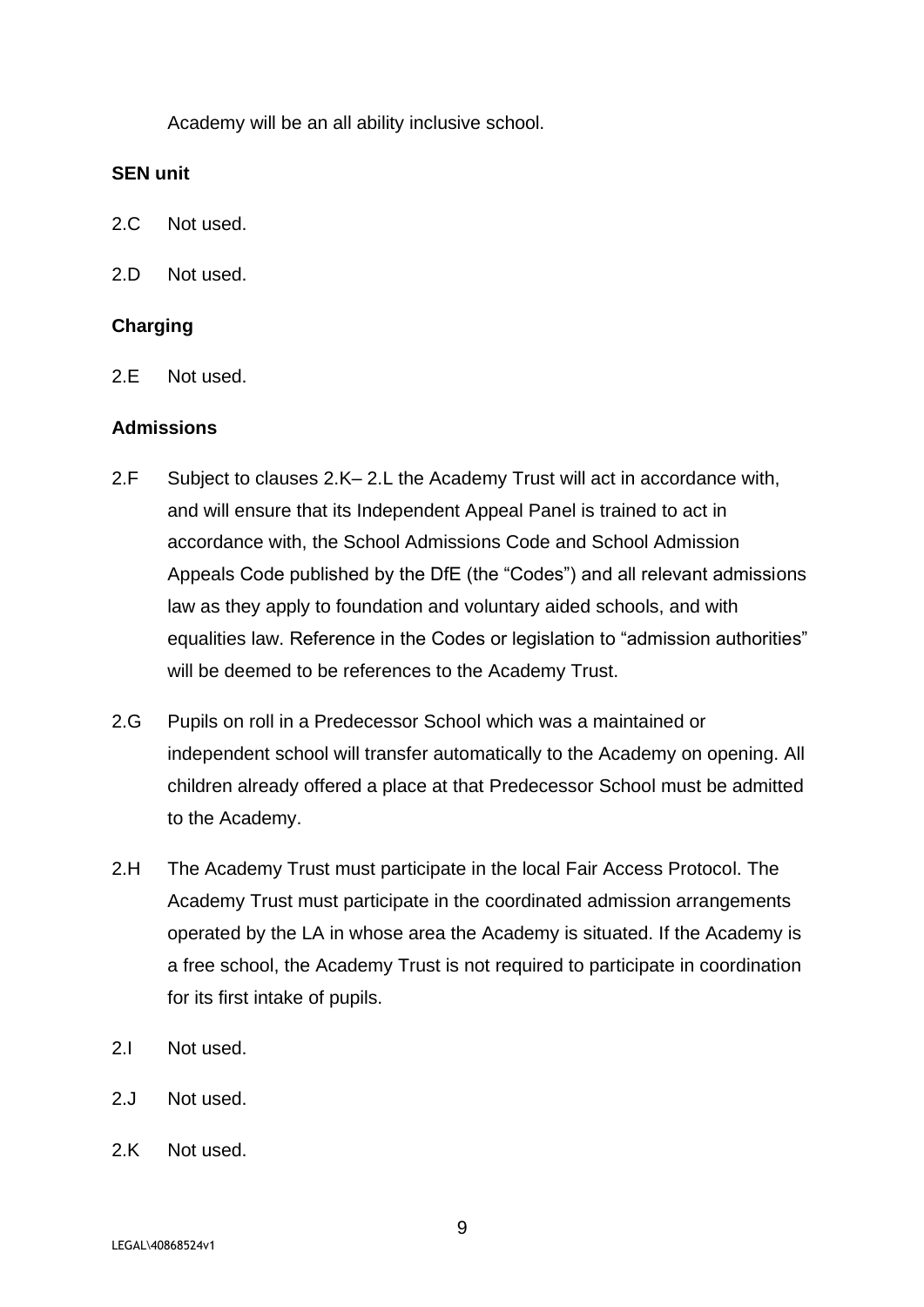- 2.L The Secretary of State may:
	- a) direct the Academy Trust to admit a named pupil to the Academy:
		- i. following an application from an LA including complying with a school attendance order as defined in section 437 of the Education Act 1996. Before doing so the Secretary of State will consult the Academy Trust; or
		- ii. where in relation to a specific child or children the Academy Trust has failed to act in accordance with the Codes or this Agreement or has otherwise acted unlawfully; or
	- b) direct the Academy Trust to amend its admission arrangements where they do not comply with the Codes or this Agreement, or are otherwise unlawful.
- 2.M Not used.
- 2.N Not used.
- 2.O Not used.
- 2.P The Academy Trust must make arrangements to ensure an independent appeals panel is established for the Academy and its clerk and members are trained to act in accordance with the Codes. The Academy Trust must ensure that parents and 'relevant children' (as described in the Codes) are informed of their right to appeal to an Independent Appeal Panel if they are dissatisfied with an admission decision of the Academy Trust. The arrangements for appeals must comply with the Codes as they apply to foundation and voluntary aided schools. The determination of the appeal panel is binding on all parties.
- 2.Q Subject to clause 2.R, the meaning of "**relevant area**" for the purposes of consultation requirements in relation to admission arrangements is that determined by the relevant LA for maintained schools in the area in accordance with the Education (Relevant Areas for Consultation on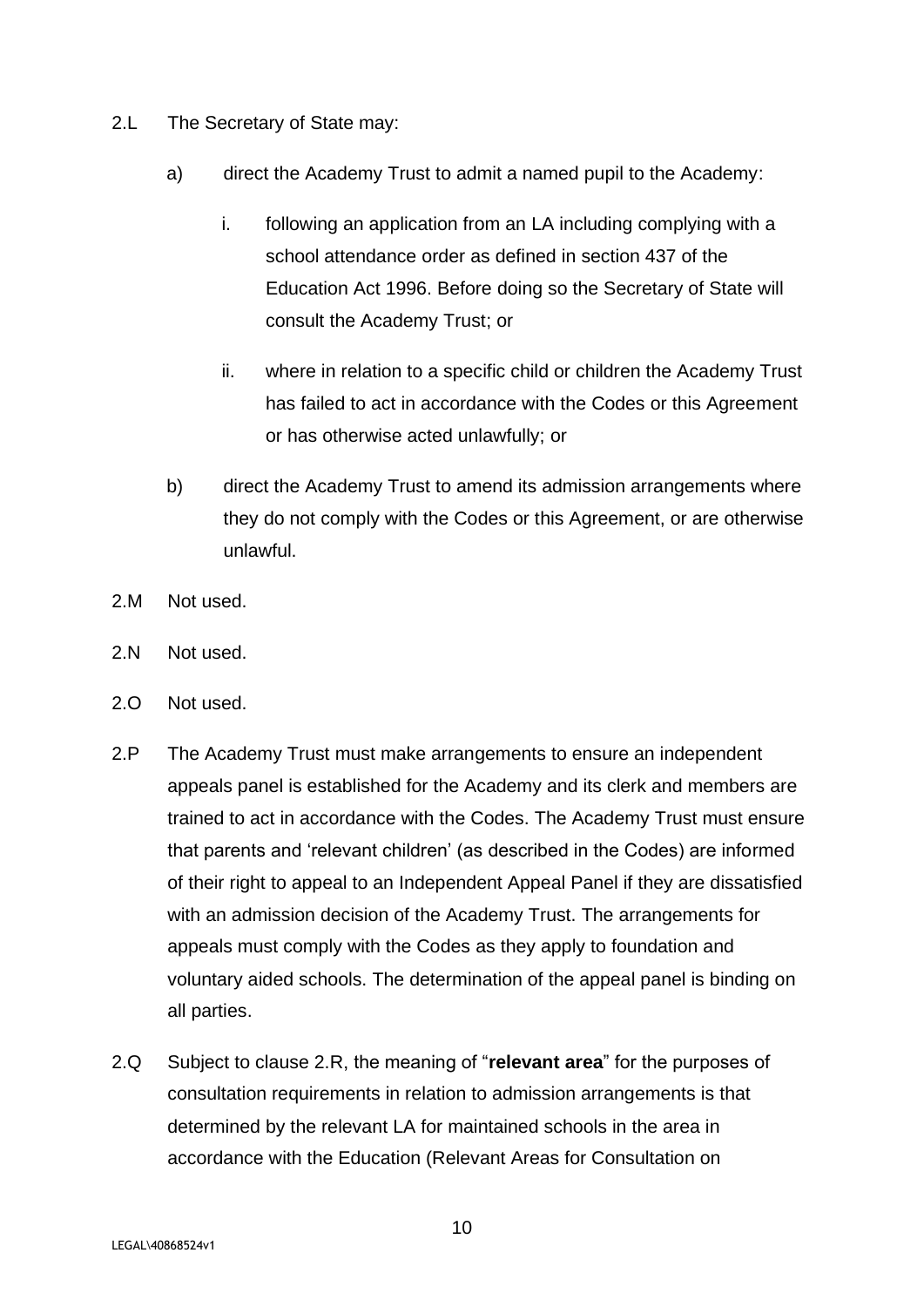Admission Arrangements) Regulations 1999.

- 2.R If the Academy does not consider the relevant area determined by the LA for the maintained schools in the area to be appropriate, it must apply to the Secretary of State by 1 August before the academic year in question for a determination of the appropriate relevant area for the Academy, setting out the reasons for this view. The Secretary of State will consult the Academy Trust and the LA in whose area the Academy is situated in reaching a decision.
- 2.S The Office of the Schools Adjudicator ("OSA") will consider objections to the Academy's admission arrangements (except objections against any agreed derogations from the provisions of the Codes specified in this funding agreement, over which it has no jurisdiction). The Academy Trust must therefore make it clear, when determining the Academy's admission arrangements, that objections should be submitted to the OSA. The OSA's determination of an objection is binding on the Academy and the Academy Trust must make appropriate changes to its admission arrangements to give effect to the Adjudicator's decision within two months of the decision (or by 28 February following the decision, whichever is sooner), unless an alternative timescale is specified by the Adjudicator.
- 2.T Not used.

#### <span id="page-10-0"></span>**Curriculum**

- 2.U The Academy Trust must provide for the teaching of religious education and a daily act of collective worship at the Academy.
- 2.V The Academy Trust must comply with section 71(1)-(6) and (8) of the School Standards and Framework Act 1998 as if the Academy were a community, foundation or voluntary school, and as if references to "religious education" and "religious worship" in that section were references to the religious education and religious worship provided by the Academy in accordance with clause 2.X.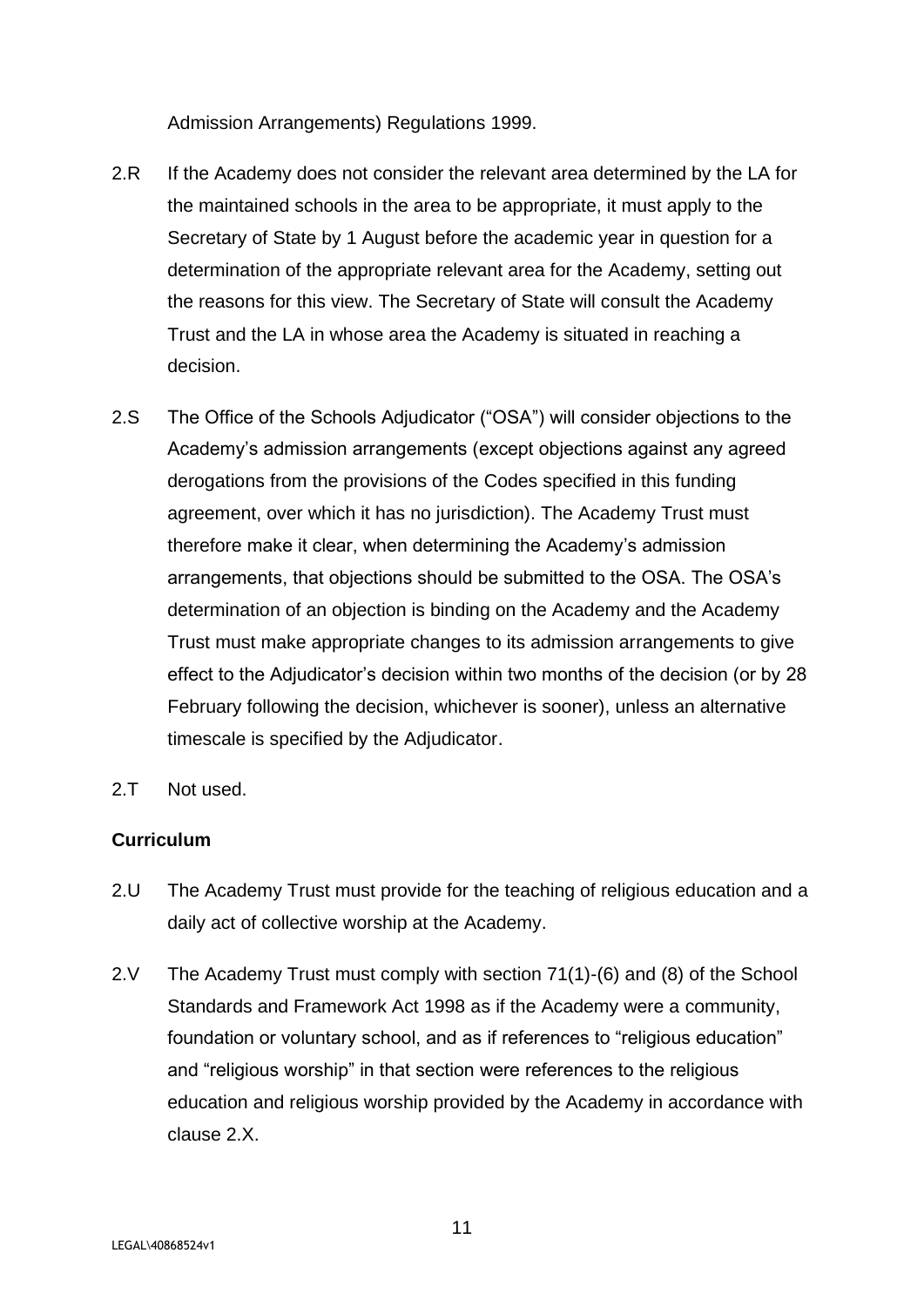- 2.W Not used.
- 2.X Subject to clause 2.V, **where the academy has not been designated with a religious character** (in accordance with section 124B of the School Standards and Framework Act 1998 or further to section 6(8) of the Academies Act 2010):
	- a) provision must be made for religious education to be given to all pupils at the Academy in accordance with the requirements for agreed syllabuses in section 375(3) of the Education Act 1996 and paragraph 2(5) of Schedule 19 to the School Standards and Framework Act 1998;
	- b) the Academy must comply with section 70(1) of, and Schedule 20 to, the School Standards and Framework Act 1998 as if it were a community, foundation or voluntary school which does not have a religious character, except that paragraph 4 of that Schedule does not apply. The Academy may apply to the Secretary of State for consent to be relieved of the requirement imposed by paragraph 3(2) of that Schedule.
- 2.Y Not used.
- 2.Z The Academy Trust must have regard to any Guidance, further to section 403 of the Education Act 1996, on sex and relationship education to ensure that children at the Academy are protected from inappropriate teaching materials and that they learn the nature of marriage and its importance for family life and for bringing up children. The Academy Trust must also have regard to the requirements in section 405 of the Education Act 1996, as if the Academy were a maintained school.
- 2.AA The Academy Trust must prevent political indoctrination, and secure the balanced treatment of political issues, in line with the requirements for maintained schools set out in the Education Act 1996, and have regard to any Guidance.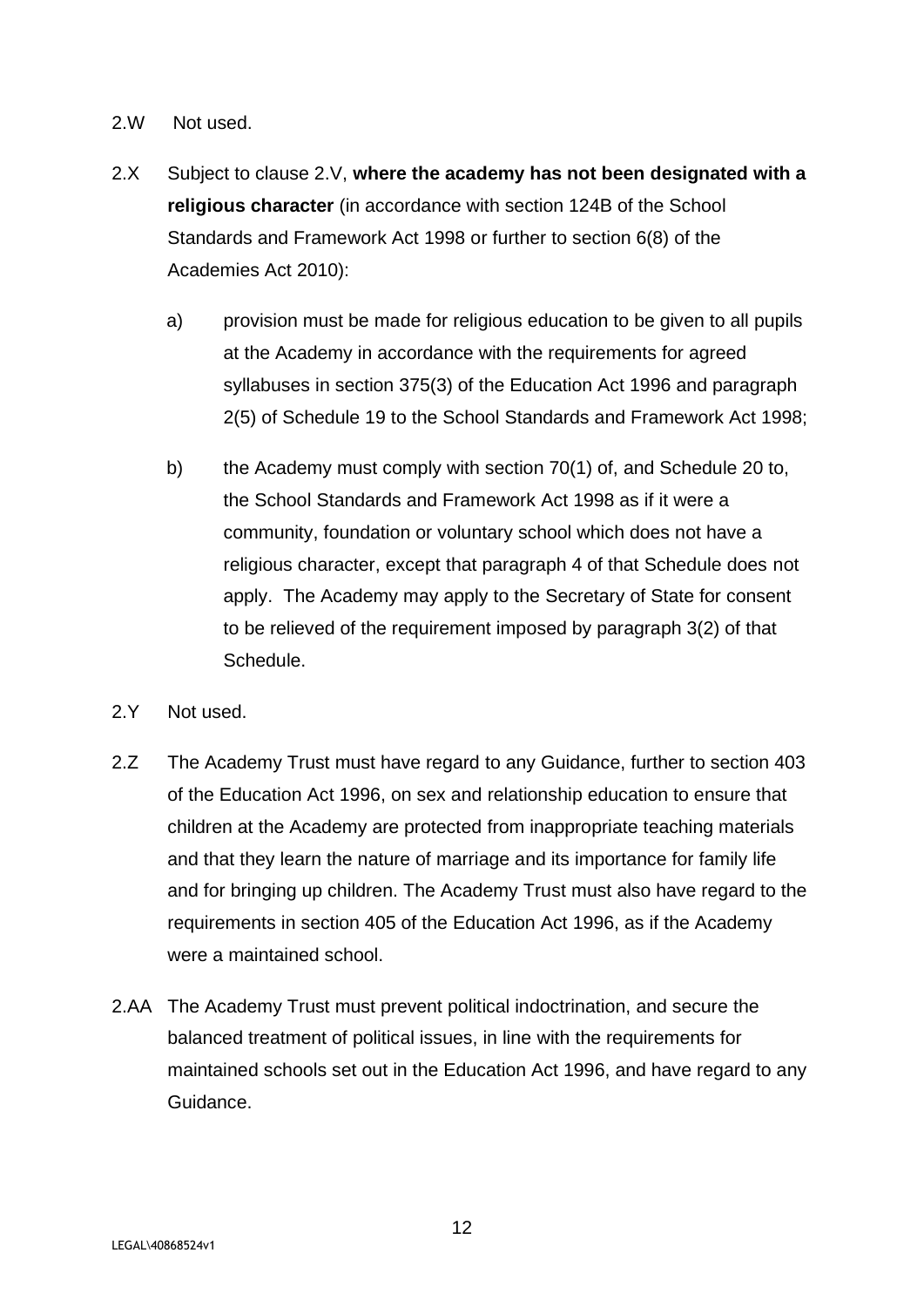## <span id="page-12-0"></span>3. **GRANT FUNDING**

#### <span id="page-12-1"></span>**Calculation of GAG**

3A-3D. Not used.

- 3.E The Secretary of State will calculate GAG based on the pupil count at the Academy. In order to calculate GAG for the Academy Financial Year in which the Academy opens, the pupil count will be determined on the same basis as that used by the relevant LA for determining the budget of the maintained Predecessor School.
- 3.F For Academy Financial Years after that referred to in clause 3.E, the basis of the pupil count for determining GAG will be:
	- a) for pupils in Year 11 and below, the Schools Census which is used to fund maintained schools for the financial year overlapping with the Academy Financial Year in question; and
	- b) for pupils in Year 12 and above, the formula which is in use at the time for maintained schools.
- 3.G The Secretary of State may, at his discretion, adjust the basis of the pupil count to take account of any diseconomies of scale which may affect the Academy if it is operating below the planned capacity in clause 2.B. If such an adjustment is made in any Academy Financial Year, this will not change the basis of the pupil count for calculating the following Academy Financial Year's GAG. If the Secretary of State has indicated that additional grant may be payable in such circumstances, the Academy Trust will bid for this additional grant based on need and providing appropriate supporting evidence. The Secretary of State may accept or refuse the bid at his discretion.
- 3.H Not used.
- 3.I The Secretary of State recognises that if a Termination Notice or a Termination Warning Notice is served, or the Master Agreement is otherwise terminated, the intake of new pupils during the notice period may decline and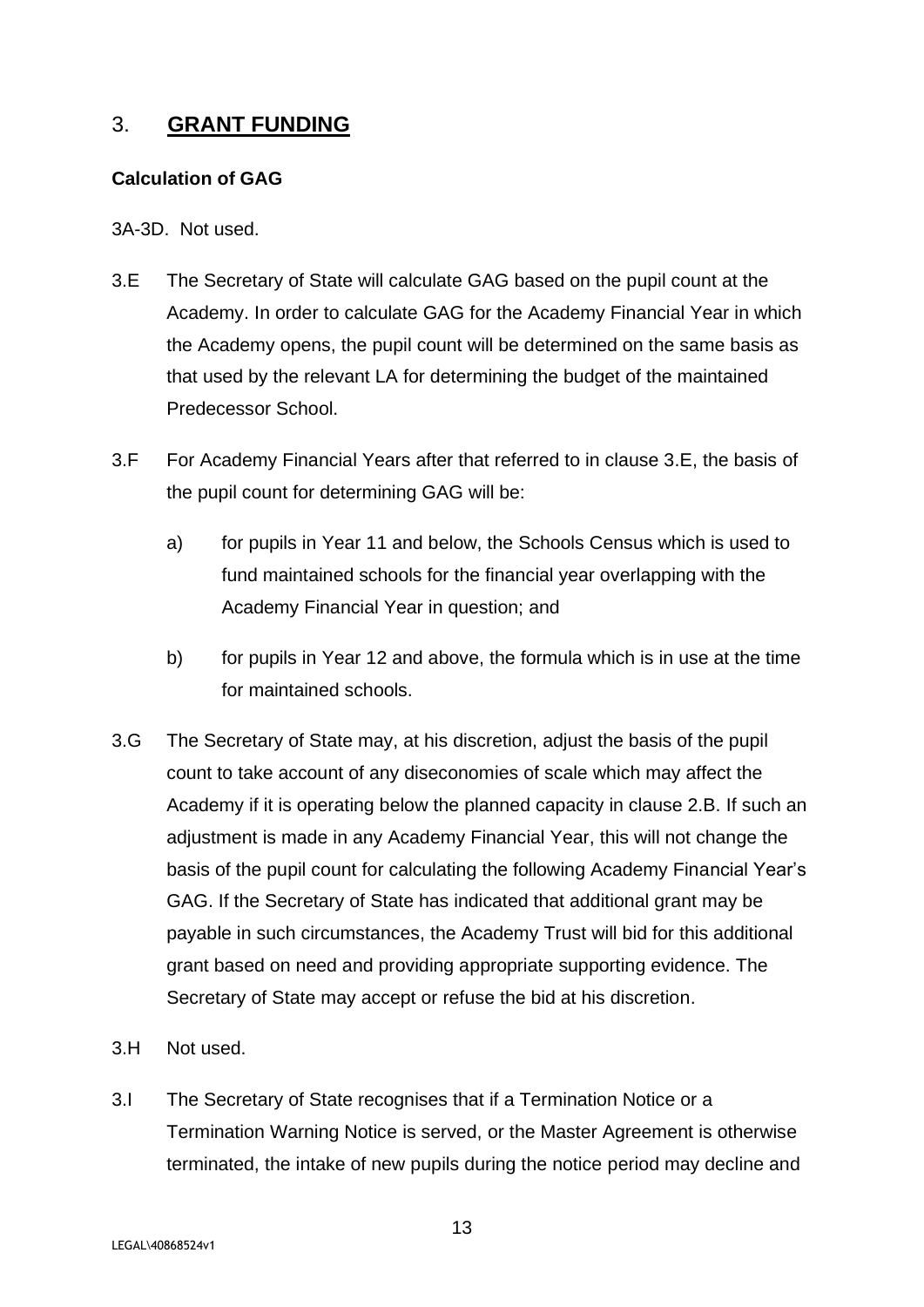therefore payments based on the number of pupils attending the Academy may be insufficient to meet the Academy's needs. In these circumstances the Secretary of State may pay a larger GAG in the notice period, to enable the Academy to operate effectively.

#### <span id="page-13-0"></span>**Other relevant funding**

- 3.J Not used.
- 3.K The Secretary of State may pay the Academy Trust's costs in connection with the transfer of employees from a Predecessor School under the Transfer of Undertakings (Protection of Employment) Regulations 2006. Such payment will be agreed on a case-by-case basis. The Academy Trust must not budget for such a payment unless the Secretary of State confirms in writing that it will be paid.

## **Carrying forward of funds**

3.L Any additional grant made in accordance with clause 3.I, for a period after the Secretary of State has served a Termination Notice or a Termination Warning Notice under this Agreement, or otherwise terminates the Master Agreement, may be carried forward without limitation or deduction until the circumstances set out in clause 3.I cease to apply or the Academy closes.

# <span id="page-13-1"></span>4. **LAND**

#### <span id="page-13-2"></span>*Version 2: existing leasehold site*

"**Land**" means the land at Coton Green Primary School, Kipling Rise, Tamworth, Staffordshire, B79 8LX, being the land registered with title number SF528108 and demised by the Lease.

"**Lease**" means the lease or other occupational agreement between the Academy Trust and a third party (the "**Landlord**") under which the Academy Trust derives title to the Land.

"**Property Notice**" means any order, notice, proposal, demand or other requirement issued by any competent authority (including the Landlord) which materially affects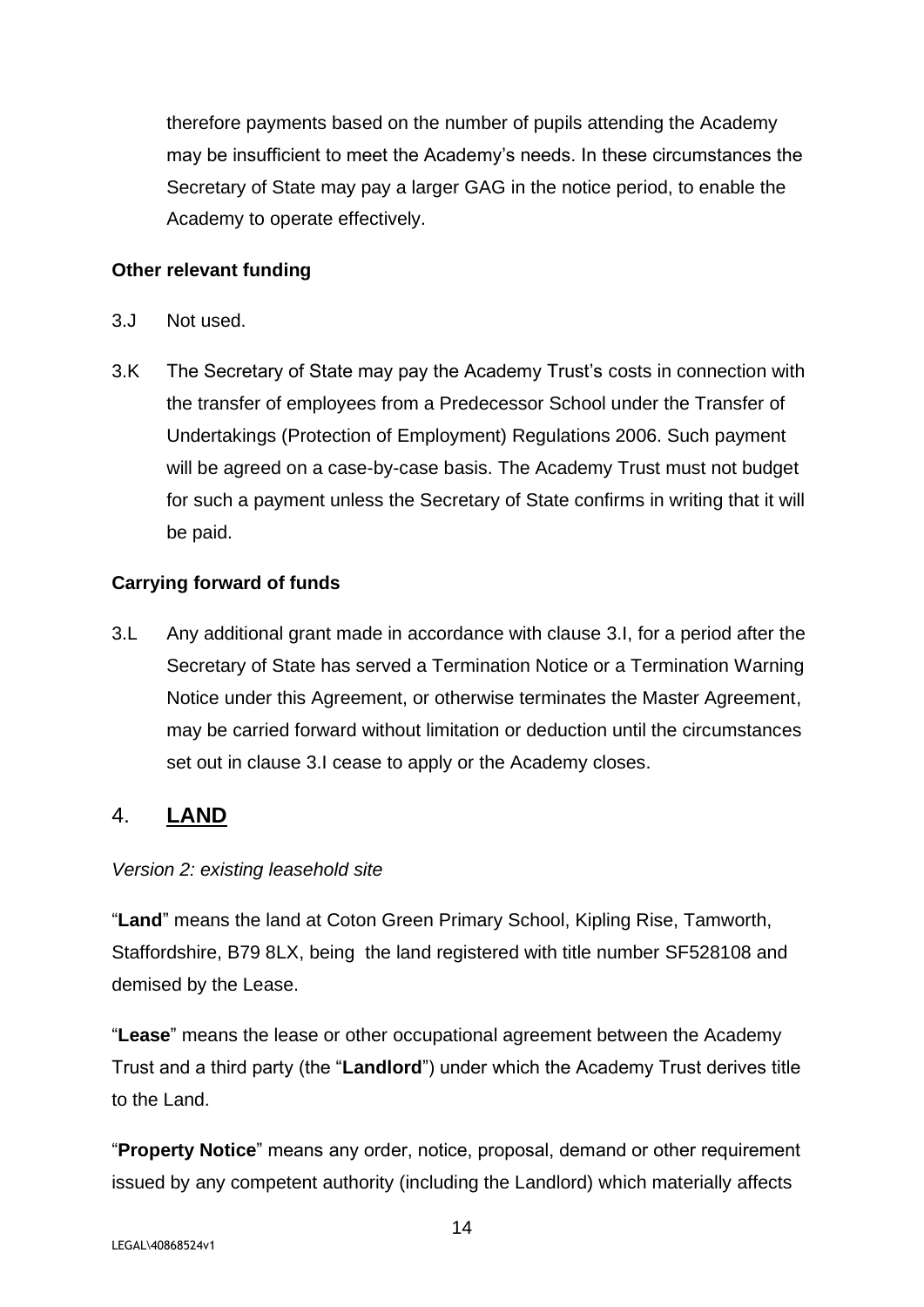the Academy Trust's ability to use the Land for the purposes of the Academy.

#### **Restrictions on Land transfer**

- 4.A The Academy Trust must:
	- a) within 28 days of the signing of this Agreement in circumstances where the Land is transferred to the Academy Trust prior to the date of this Agreement, or otherwise within 28 days of the transfer of the Land to the Academy Trust, apply to the Land Registry using Form RX1 for the following restriction (the "Restriction") to be entered in the proprietorship register for the Land:

*No disposition of the registered estate by the proprietor of the registered estate is to be registered without a written consent signed by the Secretary of State for Education, of Sanctuary Buildings, Great Smith Street, London SW1P 3BT;*

- b) take any further steps reasonably required to ensure that the Restriction is entered on the proprietorship register;
- c) promptly confirm to the Secretary of State when the Restriction has been registered;
- d) if it has not registered the Restriction, permit the Secretary of State to do so in its place; and
- e) not, without the Secretary of State's consent, apply to disapply, modify, cancel or remove the Restriction, whether by itself, a holding company, a subsidiary company, or a receiver, administrator or liquidator acting in the name of the Academy Trust.

#### **Obligations of the Academy Trust**

4.B The Academy Trust must keep the Land clean and tidy and make good any damage or deterioration to the Land. The Academy Trust must not do anything to lessen the value or marketability of the Land without the Secretary of State's consent.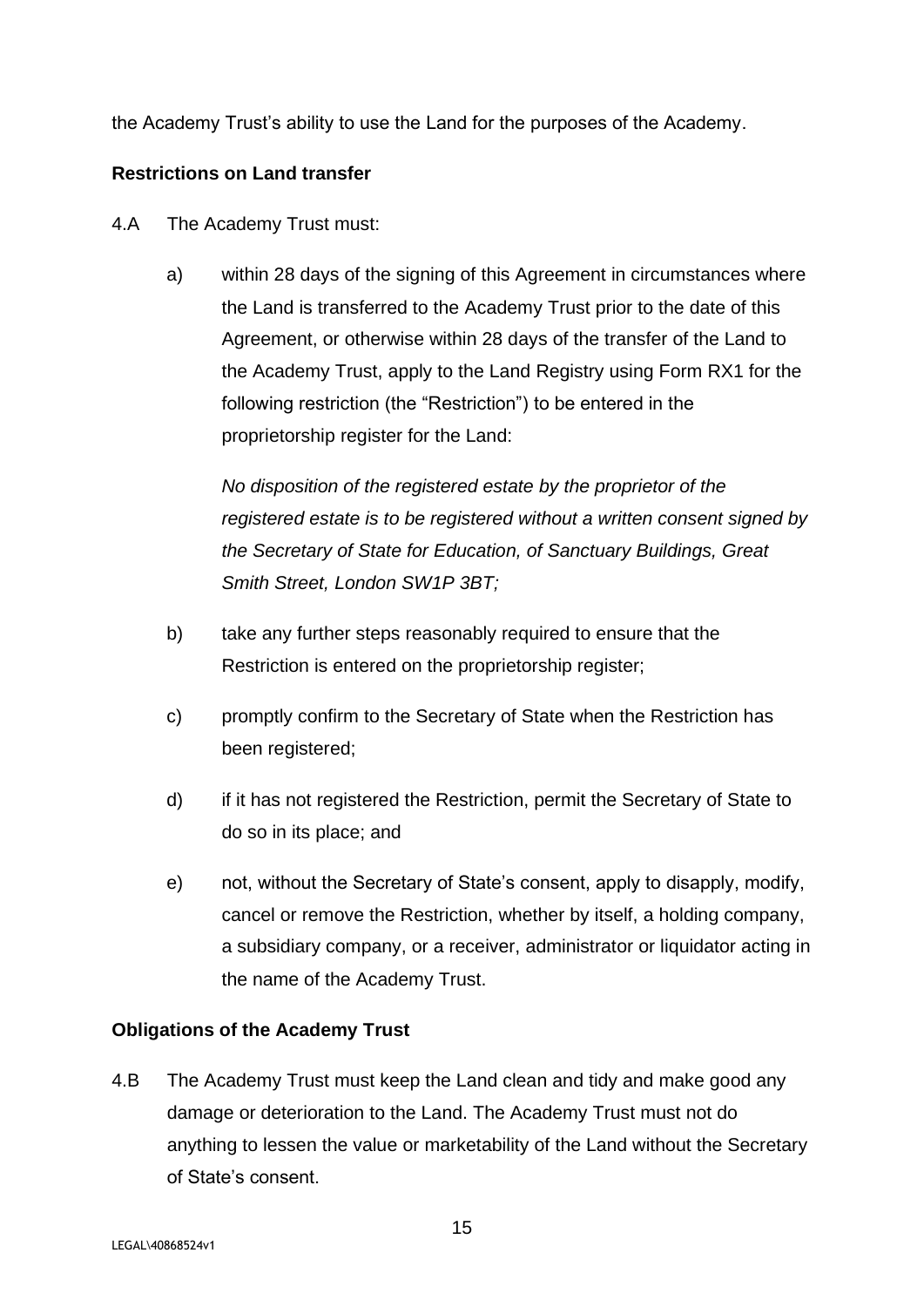- 4.C The Academy Trust must comply with the Lease and promptly enforce its rights against the Landlord.
- 4.D The Academy Trust must not, without the Secretary of State's consent:
	- a) terminate, vary, surrender, renew, dispose of or agree any revised rent under the Lease;
	- b) grant any consent or licence; or
	- c) create or allow any encumbrance; or
	- d) part with or share possession or occupation; or
	- e) enter into any onerous or restrictive obligations,

in respect of all or part of the Land.

#### **Option**

4.E The Academy Trust grants and the Secretary of State accepts an option (the "**Option**") to acquire the Land at nil consideration. The Secretary of State may exercise the Option in writing on termination of this Agreement. If the Option is exercised, completion will take place 28 days after the exercise date in accordance with the Law Society's Standard Conditions of Sale for Commercial Property in force at that date.

#### **Option Notice**

- 4.F The Academy Trust:
	- a) must, within 14 days after acquiring the Land or, if later, after signing this Agreement, apply to the Land Registry on Form AN1 (including a copy of this Agreement) for a notice of the Option (the "**Option Notice**") to be entered in the register, taking any further steps required to have the Option Notice registered and promptly confirming to the Secretary of State when this has been done;
	- b) if it has not registered the Option Notice, agrees that the Secretary of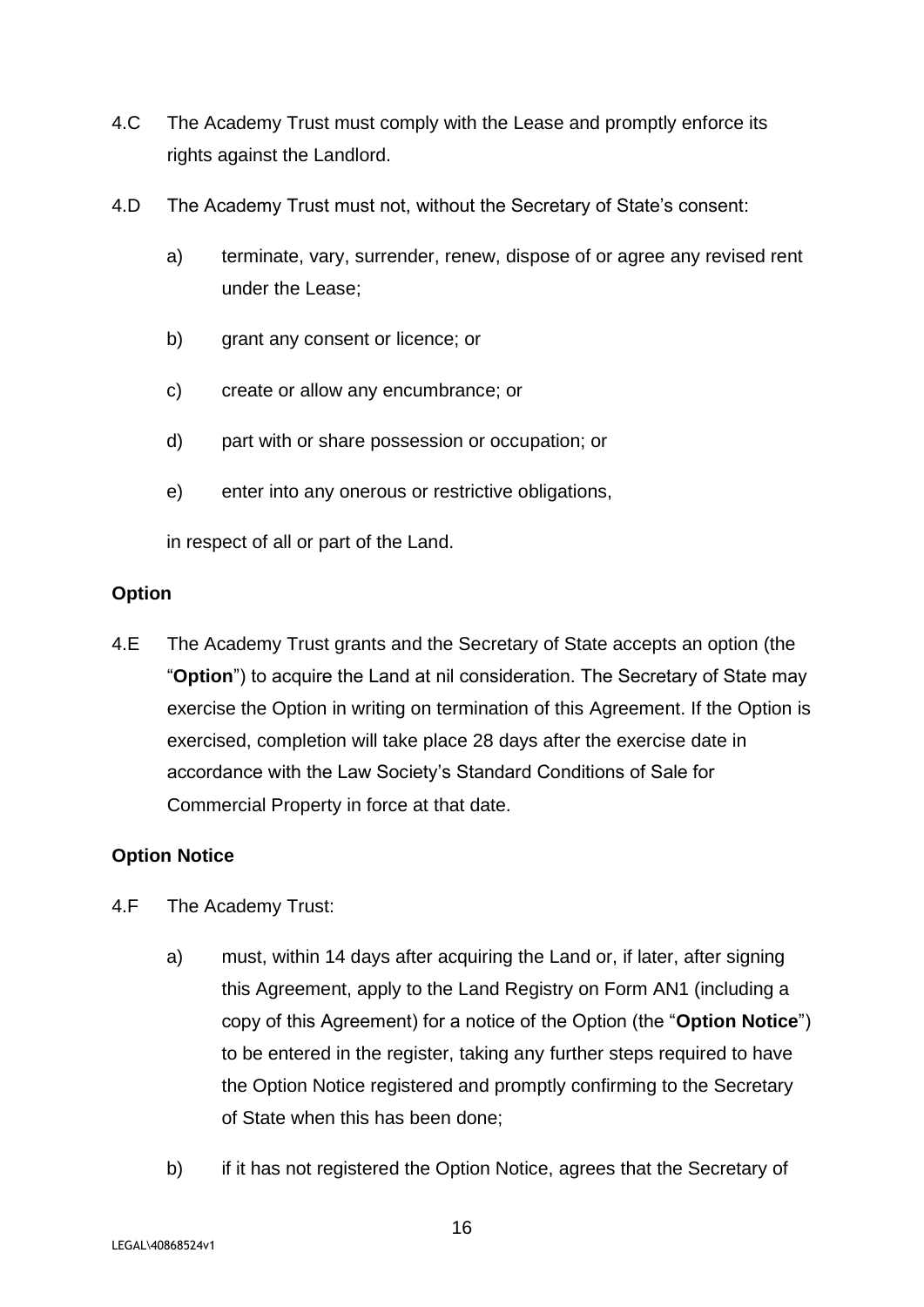State may apply to register it using Form UN1;

- c) must not, without the Secretary of State's consent, apply to disapply, modify or remove the Option Notice, whether by itself, a holding company, a subsidiary company, or a receiver, administrator or liquidator acting in the name of the Academy Trust, and
- d) must, in the case of previously unregistered land, within 14 days after acquiring the Land or, if later, after signing this Agreement, apply to register a Class C(iv) land charge in the Land Charges Registry, and send the Secretary of State a copy of the relevant entry within 7 days after the registration has been completed. If the Secretary of State considers that the Academy Trust has not complied with this clause, he may apply to secure the registration.

#### **Property Notices**

- 4.G If the Academy Trust receives a Property Notice, it must:
	- a) send a copy of it to the Secretary of State within 14 days, stating how the Academy Trust intends to respond to it;
	- b) promptly give the Secretary of State all the information he asks for about it;
	- c) allow the Secretary of State to take all necessary action, with or instead of the Academy Trust, to comply with it, and
	- d) use its best endeavours to help the Secretary of State in connection with it.

#### **Breach of Lease**

4.H If the Academy Trust is, or if it is reasonably foreseeable that it will be, in material breach of the Lease, the Academy Trust must immediately give written notice to the Secretary of State stating what the breach is and what action the Academy Trust has taken or proposes to take to remedy it, including timescales where appropriate.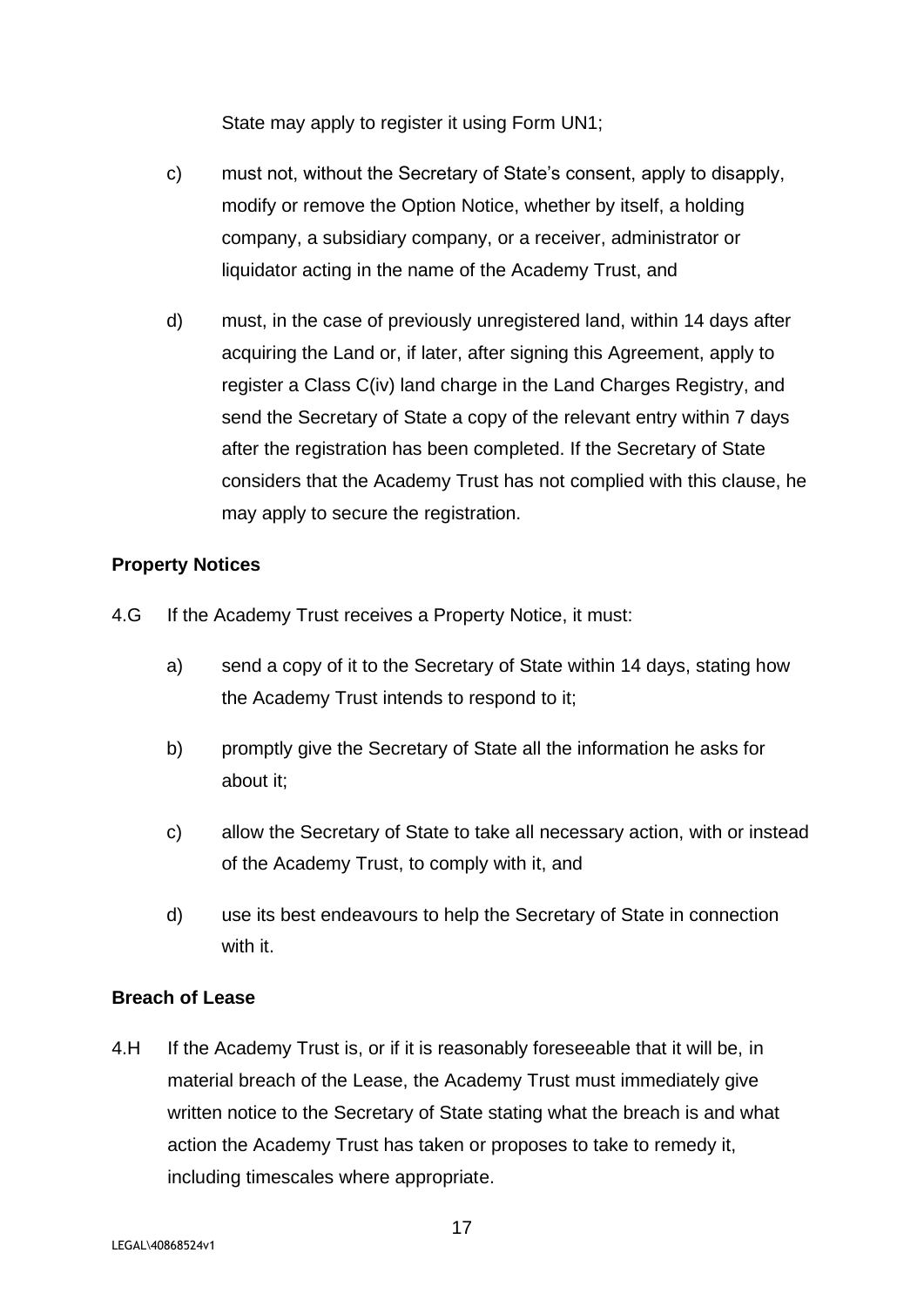- 4.I After notifying the Secretary of State under clause 4.H, the Academy Trust must:
	- a) promptly give the Secretary of State all the information he asks for about the breach;
	- b) allow the Secretary of State to take all necessary action, with or instead of the Academy Trust, to remedy or prevent the breach, and
	- c) use its best endeavours to help the Secretary of State to remedy or prevent the breach.

#### **Sharing the Land**

- 4.J Where:
	- a) the Secretary of State identifies basic or parental need for additional places in the area in which the Academy is situated; and
	- b) the Secretary of State then considers that not all the Land is needed for the operation of the Academy at planned capacity,

the Secretary of State must consult with the Academy Trust to determine whether part of the Land could be demised or sublet to another academy trust, as the Secretary of State considers appropriate, for the purpose of that academy trust establishing and maintaining an educational institution on the Land.

4.K To the extent the Academy Trust and the Secretary of State agree to part of the Land being demised or sublet in accordance with clause 4.J, the Academy Trust must use its best endeavours to procure either the approval of the Landlord or any necessary amendments to the Lease in order to enable it to share occupation of the Land with the incoming academy trust and to provide the incoming academy trust with security of tenure over the Land occupied by it, and shall enter into any legal arrangements which the Secretary of State requires for this purpose. The Secretary of State shall meet the necessary and reasonable costs incurred by the Academy Trust in connection with this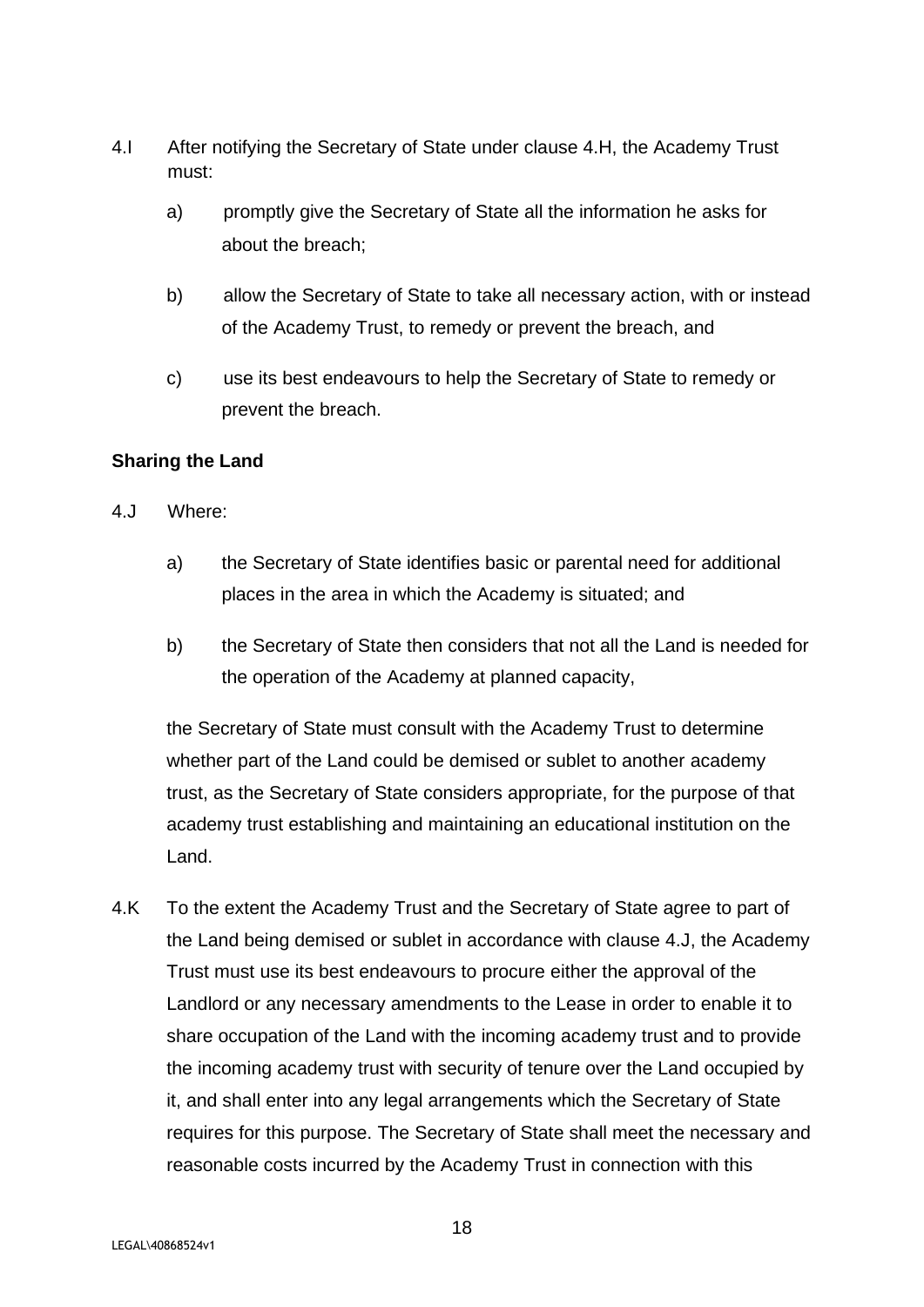clause.

- 4.L For the purposes of clause 4.J:
	- a) **a basic need** will arise when the forecast demand for pupil places in the area where the Academy is situated is greater than the existing capacity to provide them;
	- b) a **parental need** will arise when the DfE is actually aware of an additional demand for pupil places in the area where the Academy is situated, following representations from parents in that area; and
	- c) **planned capacity** has the meaning given in clause 2.B.

## <span id="page-18-0"></span>**5. TERMINATION**

#### <span id="page-18-1"></span>**Termination by either party**

5.A Either party may give at least seven Academy Financial Years' notice to terminate this Agreement. Such termination would take effect on 31 August of the relevant year.

#### <span id="page-18-2"></span>**Termination Warning Notice**

- 5.B The Secretary of State may serve a Termination Warning Notice where he considers that:
	- a) the Academy Trust has breached the provisions of this Agreement or the Master Agreement; or
	- b) the standards of performance of pupils at the Academy are unacceptably low; or
	- c) there has been a serious breakdown in the way the Academy is managed or governed; or
	- d) the safety of pupils or staff is threatened, including due to breakdown of discipline; or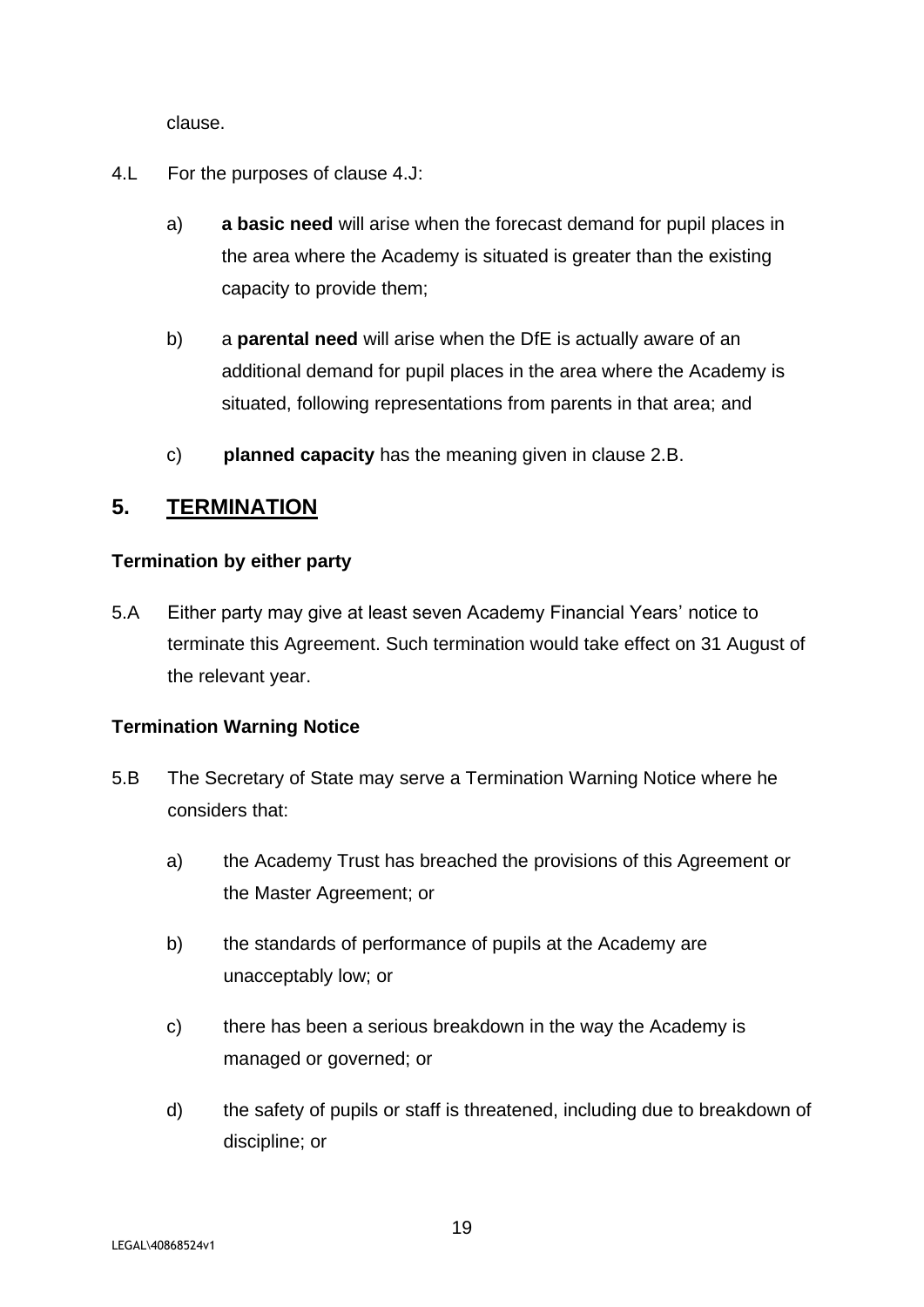- e) the Academy is Coasting provided he has notified the Academy Trust that it is Coasting.
- 5.C A Termination Warning Notice served under clause 5.B will specify:
	- a) the action the Academy Trust must take;
	- b) the date by which the action must be completed; and
	- c) the date by which the Academy Trust must make any representations, or confirm that it agrees to undertake the specified action.
- 5.D The Secretary of State will consider any representations from the Academy Trust which he receives by the date specified in the Termination Warning Notice. The Secretary of State may amend the Termination Warning Notice to specify further action which the Academy Trust must take, and the date by which it must be completed.
- 5.E If the Secretary of State considers that the Academy Trust has not responded to the Termination Warning Notice as specified under clause 5.C(c), or has not completed the action required in the Termination Warning Notice as specified under clauses 5.C(a) and (b) (and any further action specified under clause 5.D) he may serve a Termination Notice.

#### <span id="page-19-0"></span>**Termination by the Secretary of State after inspection**

- 5.F If the Chief Inspector gives notice to the Academy Trust that:
	- a) special measures are required to be taken in relation to the Academy; or
	- b) the Academy requires significant improvement

the Secretary of State may serve a Termination Warning Notice, specifying the date by which the Academy Trust must make any representations.

5.G In deciding whether to give notice of his intention to terminate under clause 5.F, the Secretary of State will have due regard to the overall performance of the Academy Trust.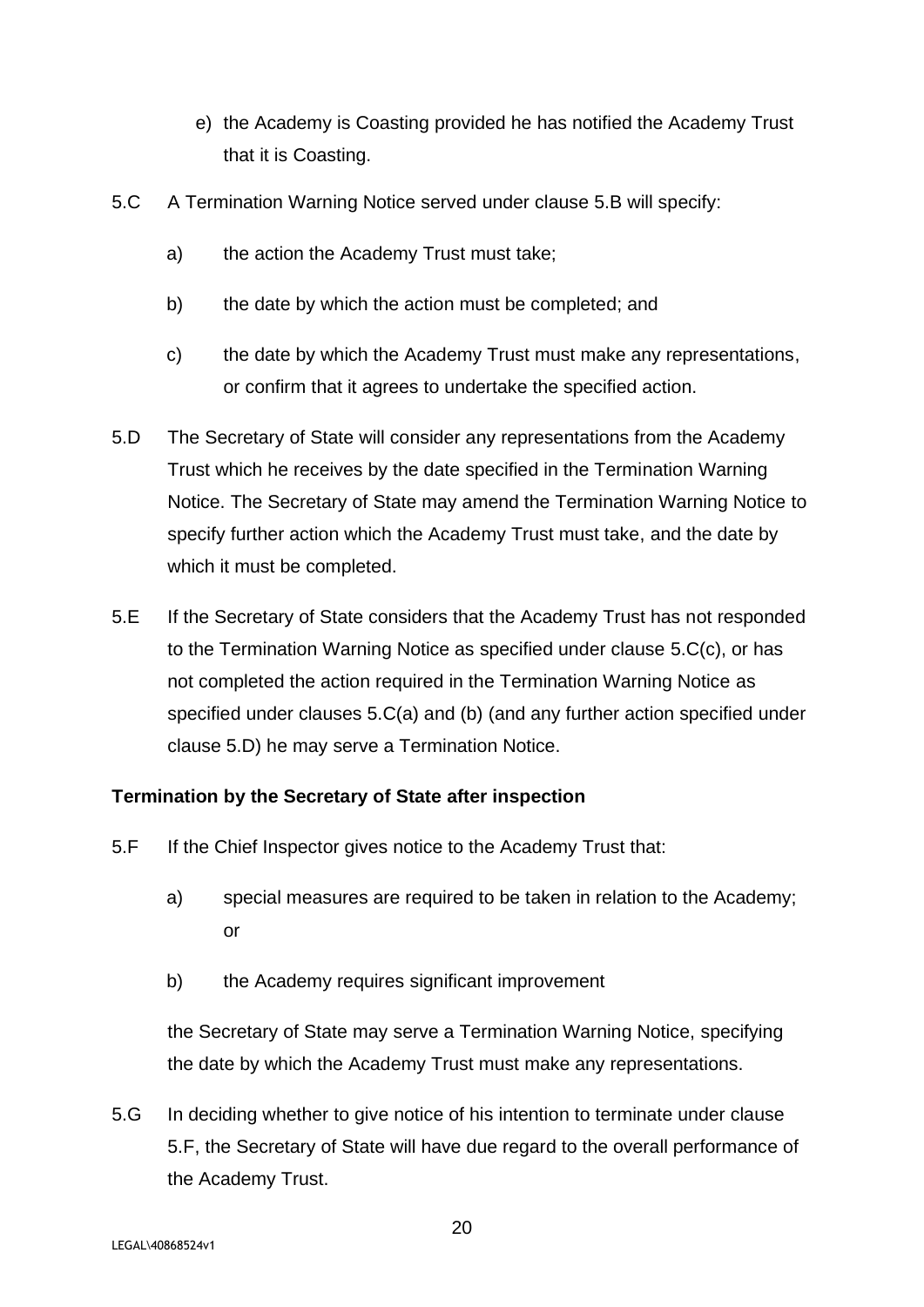5.G.1 Not used.

- 5.H If the Secretary of State has served a Termination Warning Notice under clause 5.F and:
	- a) has not received any representations from the Academy Trust by the date specified in the notice; or
	- b) having considered the representations made by the Academy Trust remains satisfied that this Agreement should be terminated;

he may serve a Termination Notice.

5.I Not used.

#### <span id="page-20-0"></span>**Termination by the Secretary of State**

- 5.J If the Secretary of State has determined that the Academy will be removed from the Register of Independent Schools and no appeal against that determination is pending, he may serve a Termination Notice.
- 5.K Not used.
- 5.L Not used.
- 5.M Not used.
- 5.N Not used.
- 5.O Not used.

#### <span id="page-20-1"></span>**Funding and admission during notice period**

- 5.P If the Secretary of State serves a Termination Notice under clause 5.A, the Academy Trust may continue during the notice period to admit pupils to the Academy, and to receive GAG and EAG, in accordance with this Agreement.
- 5.Q If the Secretary of State serves a Termination Warning Notice or a Termination Notice otherwise than under clause 5.A, the Academy Trust may continue during the notice period to admit pupils to the Academy (unless the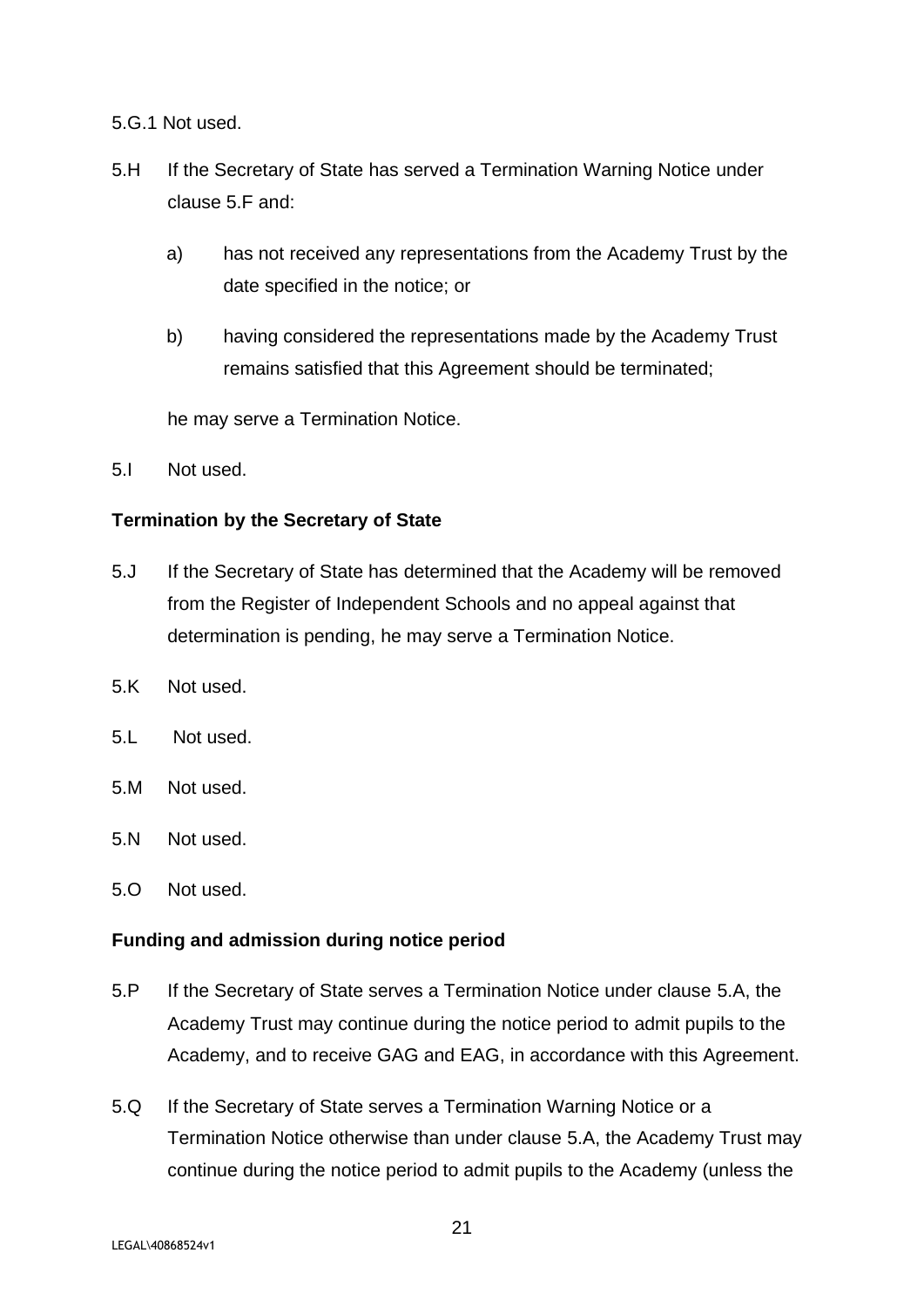Secretary of State specifies otherwise), and to receive GAG and EAG, in accordance with this Agreement.

#### <span id="page-21-0"></span>**Notice of intention to terminate by Academy Trust**

- 5.R The Secretary of State will, before the start of each Academy Financial Year, provide the Academy Trust with a final funding allocation indicating the level of GAG and EAG to be provided in the next Academy Financial Year (the **"Funding Allocation").**
- 5.S If the Academy Trust is of the opinion that, after receipt of the Funding Allocation for the next Academy Financial Year (the "**Critical Year**") and after taking into account all other resources likely to be available to the Academy, including other funds that are likely to be available to the Academy from other academies operated by the Academy Trust ("**All Other Resources**"), it is likely that the cost of running the Academy during the Critical Year would cause the Academy Trust to become insolvent (and for this reason only) then the Academy Trust may give written notice of its intention to terminate this Agreement on 31 August before the Critical Year.
- 5.T Any notice given by the Academy Trust under clause 5.S must be provided to the Secretary of State within six weeks of the Secretary of State issuing the Funding Allocation. The notice given by the Academy Trust under clause 5.S must specify:
	- a) the grounds upon which the Academy Trust's opinion is based, including:
		- i. evidence of those grounds;
		- ii. any professional accounting advice the Academy Trust has received;
		- iii. a detailed statement of steps which the Academy Trust proposes to take to ensure that the running costs of the Academy are reduced such that costs are less than the Funding Allocation and All Other Resources, and the period of time within which such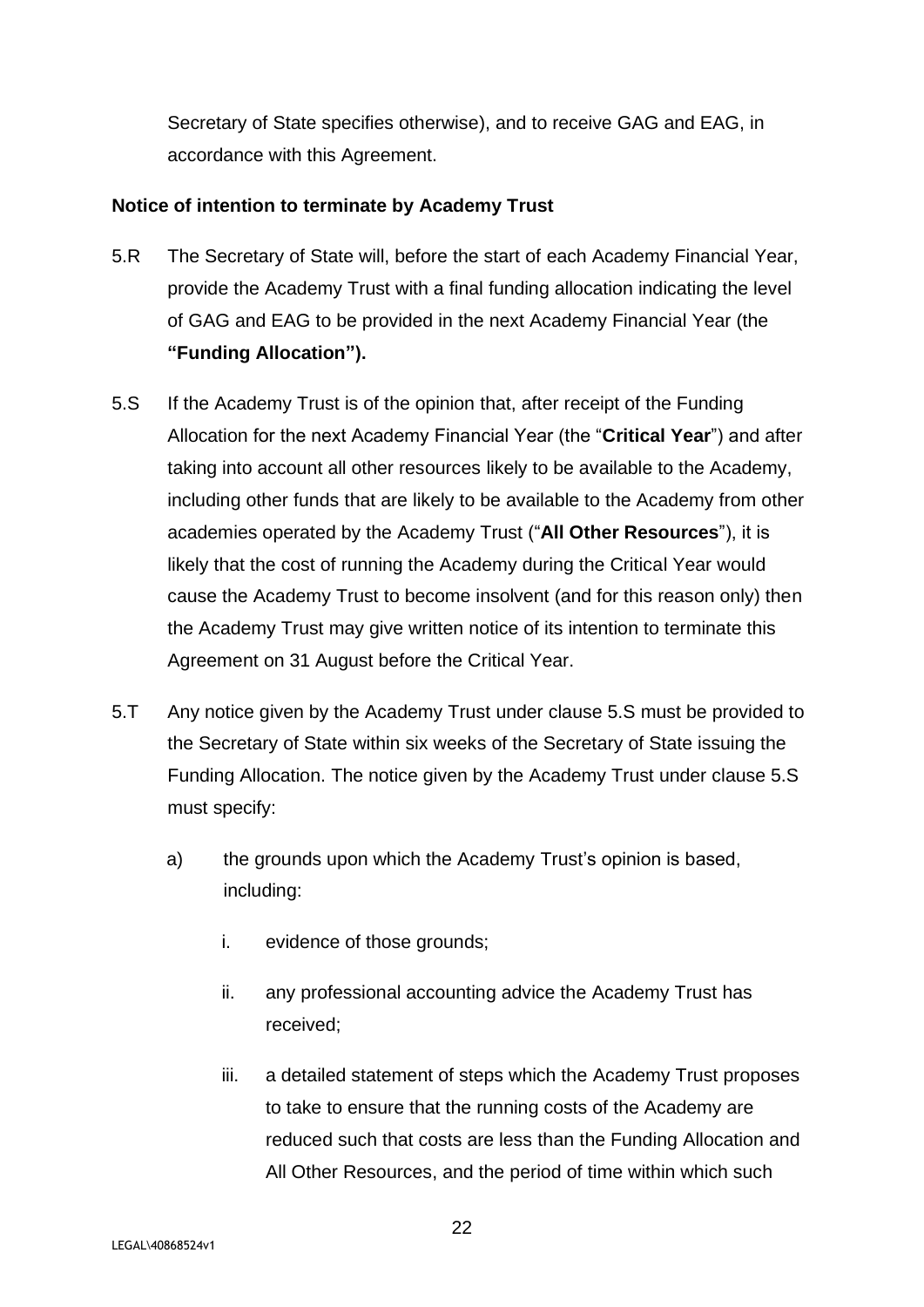steps will be taken; and

- b) the shortfall in the Critical Year between the Funding Allocation and All Other Resources expected to be available to the Academy Trust to run the Academy and the projected expenditure on the Academy; and
- c) a detailed budget of income and expenditure for the Academy during the Critical Year (the "**Projected Budget**").
- 5.U Both parties will use their best endeavours to agree whether or not the cost of running the Academy during the Critical Year would cause the Academy Trust to become insolvent. Both parties recognise that they will need to engage in a constructive dialogue at the time about how best to provide education for the pupils at the Academy and use their best endeavours to agree a practical solution to the problem.
- 5.V If no agreement is reached by 30 April (or another date if agreed between the parties) as to whether the cost of running the Academy during the Critical Year would cause the Academy Trust to become insolvent, then that question will be referred to an independent expert (the "**Expert**") for resolution. The Expert's determination will be final and binding on both parties. The Expert will be requested to specify in his determination the amount of the shortfall in funding (the "**Shortfall**").
- 5.W The Expert will be an insolvency practitioner with significant professional experience of educational institutions or academies. If the parties fail to agree upon the appointment of the Expert then the Expert will be appointed by the President of the Institute of Chartered Accountants in England and Wales. The Expert's fees will be borne equally between the parties.
- 5.X The Expert will be required in reaching his determination to take account of advice from an educational specialist who is professionally familiar with the issues arising from the budget management of schools. If the parties fail to agree upon the appointment of the educational specialist then the educational specialist will be appointed by the Chairman of the Specialist Schools and Academies Trust (or any successor or equivalent body). The educational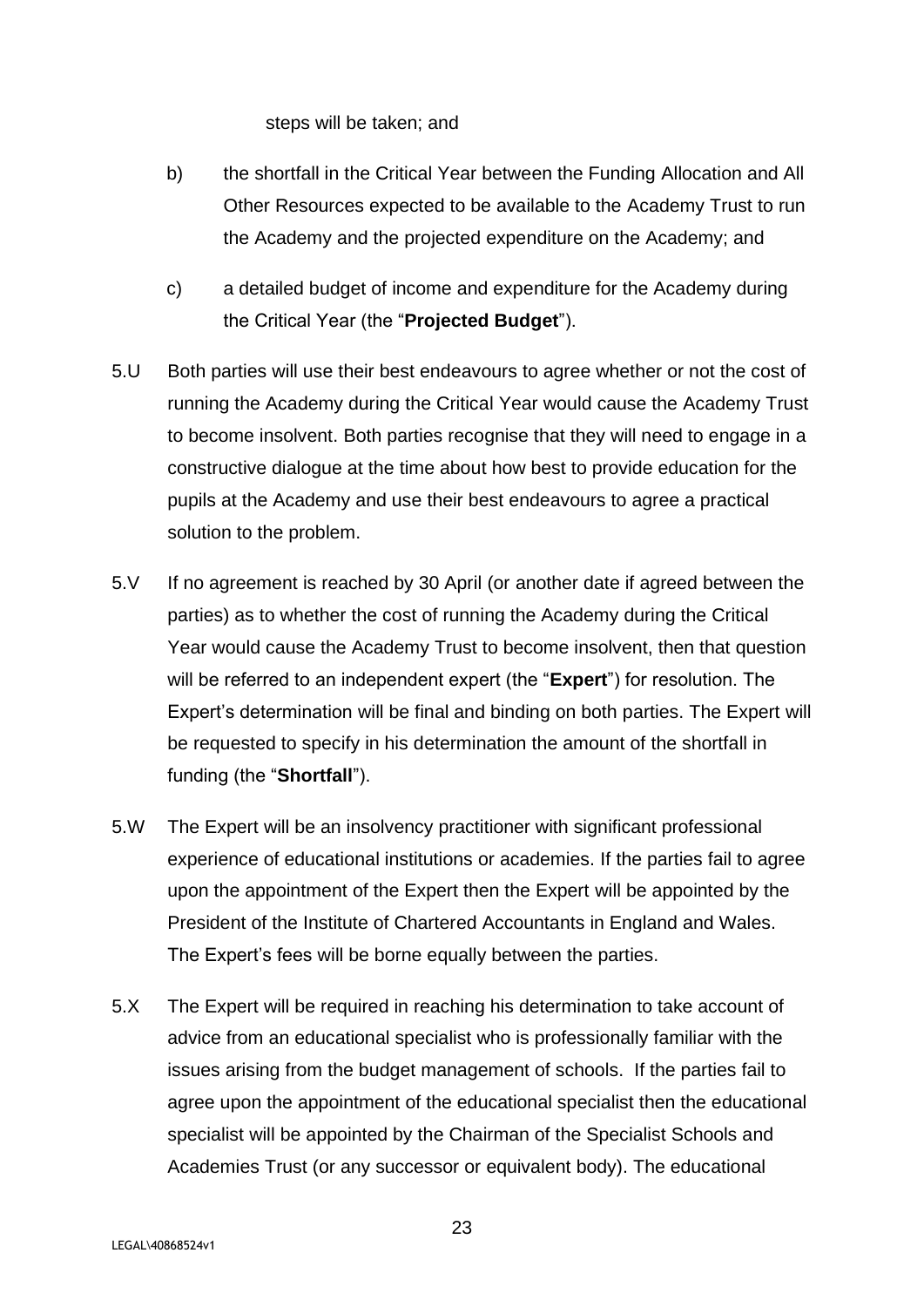specialist's fees will be borne equally between the parties.

5.Y If the Expert determines that the cost of running the Academy during the Critical Year would cause the Academy Trust to become insolvent, and the Secretary of State will not have agreed to provide sufficient additional funding to cover the Shortfall, then the Academy Trust will be entitled to terminate this Agreement, by notice expiring on 31 August before the Critical Year. Any such notice will be given within 21 days after (a) the Expert's determination will have been given to the parties or (b), if later, the Secretary of State will have given written notice of his refusal to provide sufficient additional funding for the Academy to cover the Shortfall.

#### <span id="page-23-0"></span>**Effect of termination**

- 5.Z If this Agreement is terminated, the Academy will cease to be an Academy within the meaning of sections 1 and 1A of the Academies Act 2010.
- 5.AA Subject to clauses 5.BB and 5.CC, if the Secretary of State terminates this Agreement under clause 5.A, he will indemnify the Academy Trust. If the Secretary of State terminates this Agreement otherwise than under clause 5.A, he may at his discretion indemnify or compensate the Academy Trust.
- 5.BB The amount of any such indemnity or compensation will be determined by the Secretary of State, having regard to representations made to him by the Academy Trust, and will be paid as and when the Secretary of State considers appropriate.
- 5.CC The categories of expenditure incurred by the Academy Trust in consequence of termination, for which the Secretary of State may indemnify the Academy Trust under clauses 5.AA, may include:
	- a) staff compensation and redundancy payments;
	- b) compensation payments in respect of broken contracts;
	- c) expenses of disposing of assets or adapting them for other purposes;
	- d) legal and other professional fees; and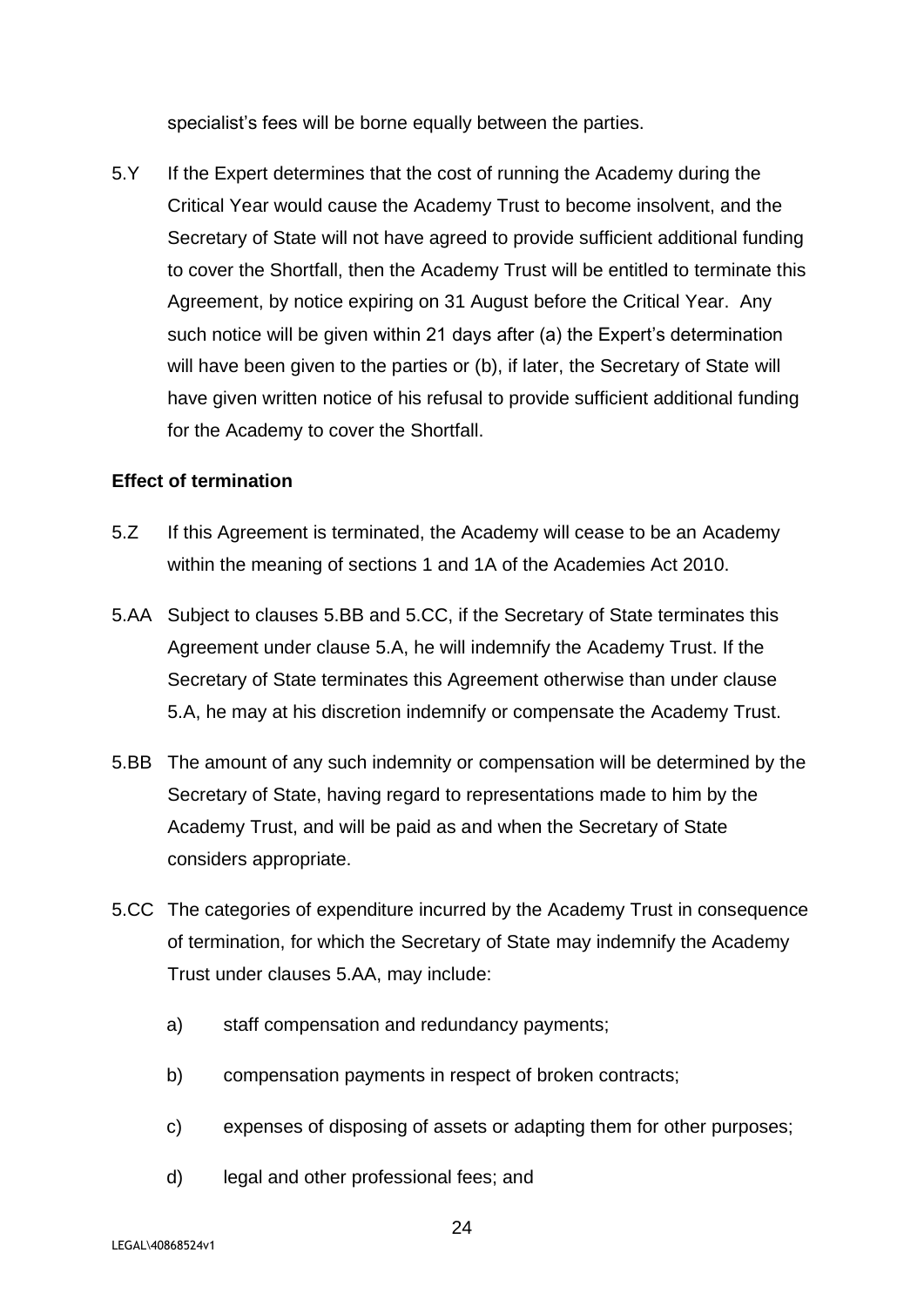- e) dissolution expenses.
- 5.DD If this Agreement is terminated, and the Academy Trust owns capital assets which have been partly or wholly funded by HM Government, the Academy Trust must, as soon as possible after the termination date:
	- a) transfer a proportion of those capital assets, equal to the proportion of the original financial contribution made by HM Government, to a nominee of the Secretary of State to use for educational purposes; or
	- b) if the Secretary of State directs that a transfer under clause 5.DD(a) is not required, pay to the Secretary of State at the termination date (or, by agreement with the Secretary of State, at the date of their subsequent disposal) a sum equivalent to the proportion of the original financial contribution made by HM Government.
- 5.EE The Secretary of State may:
	- a) Waive all or part of the repayment due under sub-clause 5.DD(b) if the Academy Trust obtains his permission to invest the sale proceeds for its charitable purposes; or
	- b) direct the Academy Trust to pay all or part of the sale proceeds to the relevant LA.

# <span id="page-24-0"></span>**6. OTHER CONTRACTUAL ARRANGEMENTS**

#### <span id="page-24-1"></span>**Annexes**

6.A Any annexes to this Agreement form part of and are incorporated into this Agreement.

#### <span id="page-24-2"></span>**The Master Agreement**

6.B Except as expressly provided in this Agreement, all provisions of the Master Agreement have full force and effect.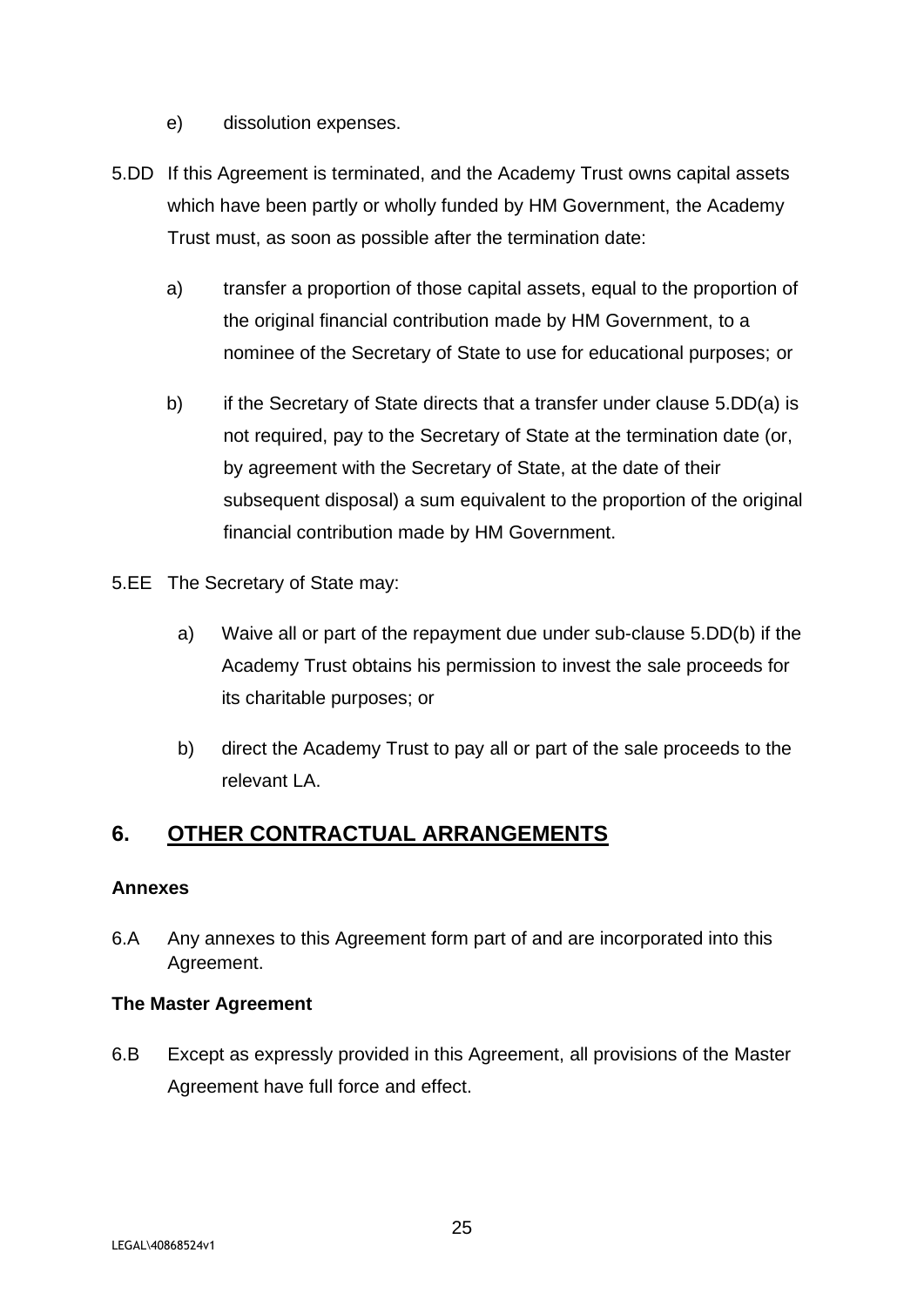#### <span id="page-25-0"></span>**General**

- 6.C The Academy Trust cannot assign this Agreement.
- 6.D Failure to exercise, or a delay in exercising, any right or remedy of the Secretary of State under this Agreement (including the right to terminate this Agreement), or a single or partial exercise of such a right or remedy, is not a waiver of, and does not prevent or restrict any initial or further exercise of, that or any other right or remedy.
- 6.E Termination of this Agreement will not affect the accrued rights, remedies, obligations or liabilities of the parties existing at termination.
- 6.F This Agreement may be executed in any number of counterparts, each of which when executed and delivered shall constitute a duplicate original, but all of which will together constitute the same agreement.
- 6.G This Agreement and any dispute or claim arising out of or in connection with it or its subject matter or formation (including non-contractual disputes or claims) shall be governed by and construed in accordance with the law of England and Wales, and submitted to the exclusive jurisdiction of the courts of England and Wales.
- 6.H Not used.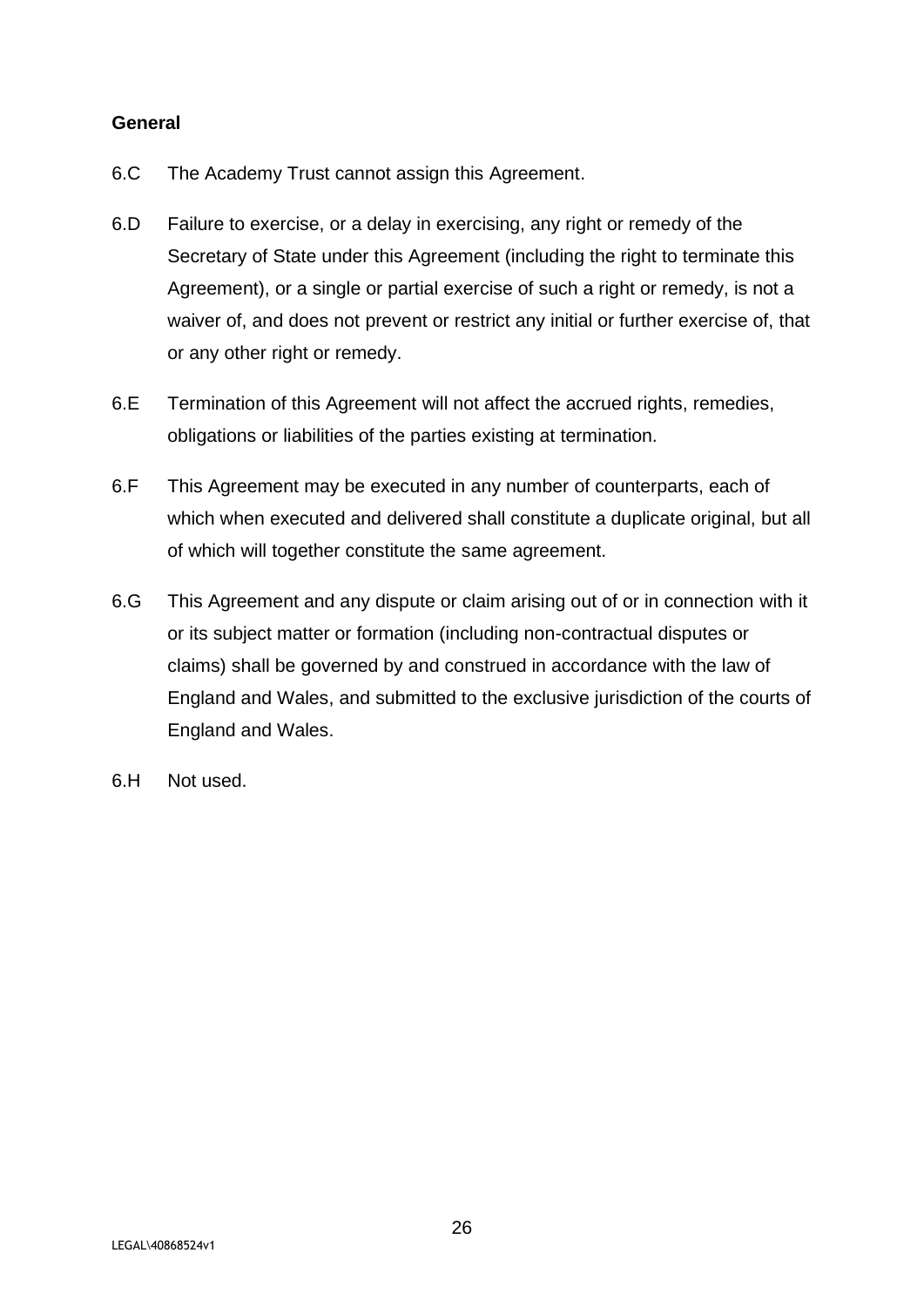This Agreement was executed as a Deed on 2020

Executed on behalf of the **Academy Trust** by:

………………………..

and ………………………..

**Director**

**Director**

The Corporate Seal of

## **THE SECRETARY OF STATE FOR EDUCATION**

affixed to this deed is authenticated by:

……………………………

**Duly Authorised**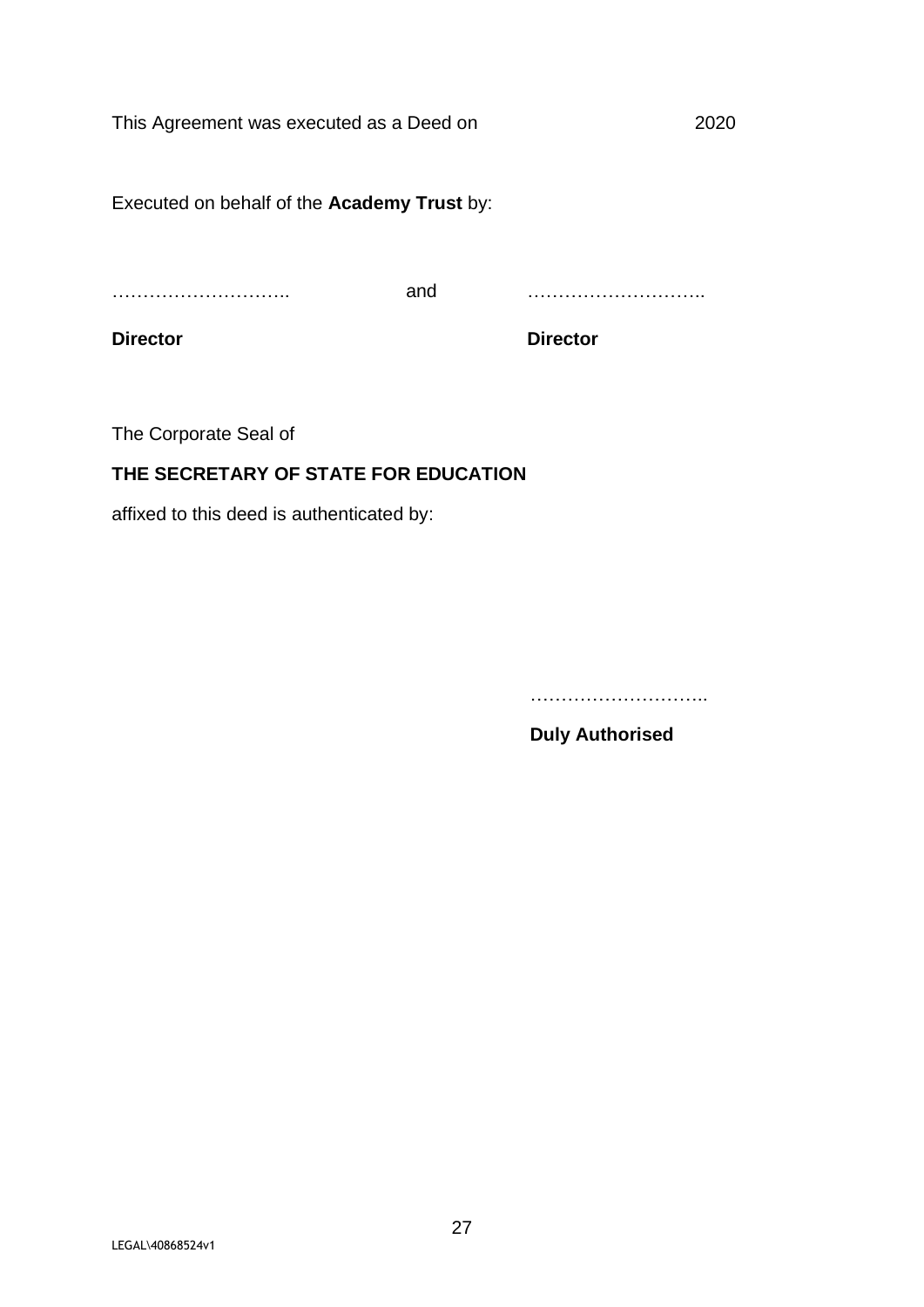# <span id="page-27-0"></span>**ANNEXES**

# <span id="page-27-1"></span>**7. ADMISSION OF CHILDREN AND YOUNG PEOPLE WITH EDUCATION, HEALTH AND CARE PLANS**

"**EHC plan**" means an Education, Health and Care plan made under section 37 of the Children and Families Act 2014.

7.A Except as set out in clause 8 below, the Children and Families Act 2014 imposes duties directly on Academies in respect of pupils with special educational needs, including the admission of pupils with EHC plans. If an Academy Trust considers that a LA should not have named the Academy in an EHC plan, it may ask the Secretary of State to determine whether the LA has acted unreasonably, and to make an order directing the LA to reconsider. The Academy Trust must admit the pupil if such a determination is pending. The Secretary of State's determination as to whether the LA acted unreasonably will be final, subject to any right of appeal which a parent of the pupil may have to the First Tier Tribunal (Special Educational Needs and Disability) or the Upper Tribunal Administrative Appeals Chamber.

# <span id="page-27-2"></span>**8. ADMISSION OF CHILDREN WITH A STATEMENT OF SPECIAL EDUCATIONAL NEEDS**

(Clauses 8.A-8.G only apply where the pupil has a statement of special educational needs (SEN) rather than an EHC plan and where they therefore continue to be subject to the relevant provisions of the Education Act 1996. EHC plans are replacing statements of SEN but although all statements of SEN should have been converted to an EHC plan by the 1 April 2018 this clause is retained to protect pupils who still have a statement of special education need after this date. The detail on the drafting of a statement below is retained to protect pupils in exceptional circumstances.)

"**Statement of SEN**" means a statement made under section 324 of the Education Act 1996.

8.A The Academy Trust must admit all children with a Statement of SEN naming the Academy.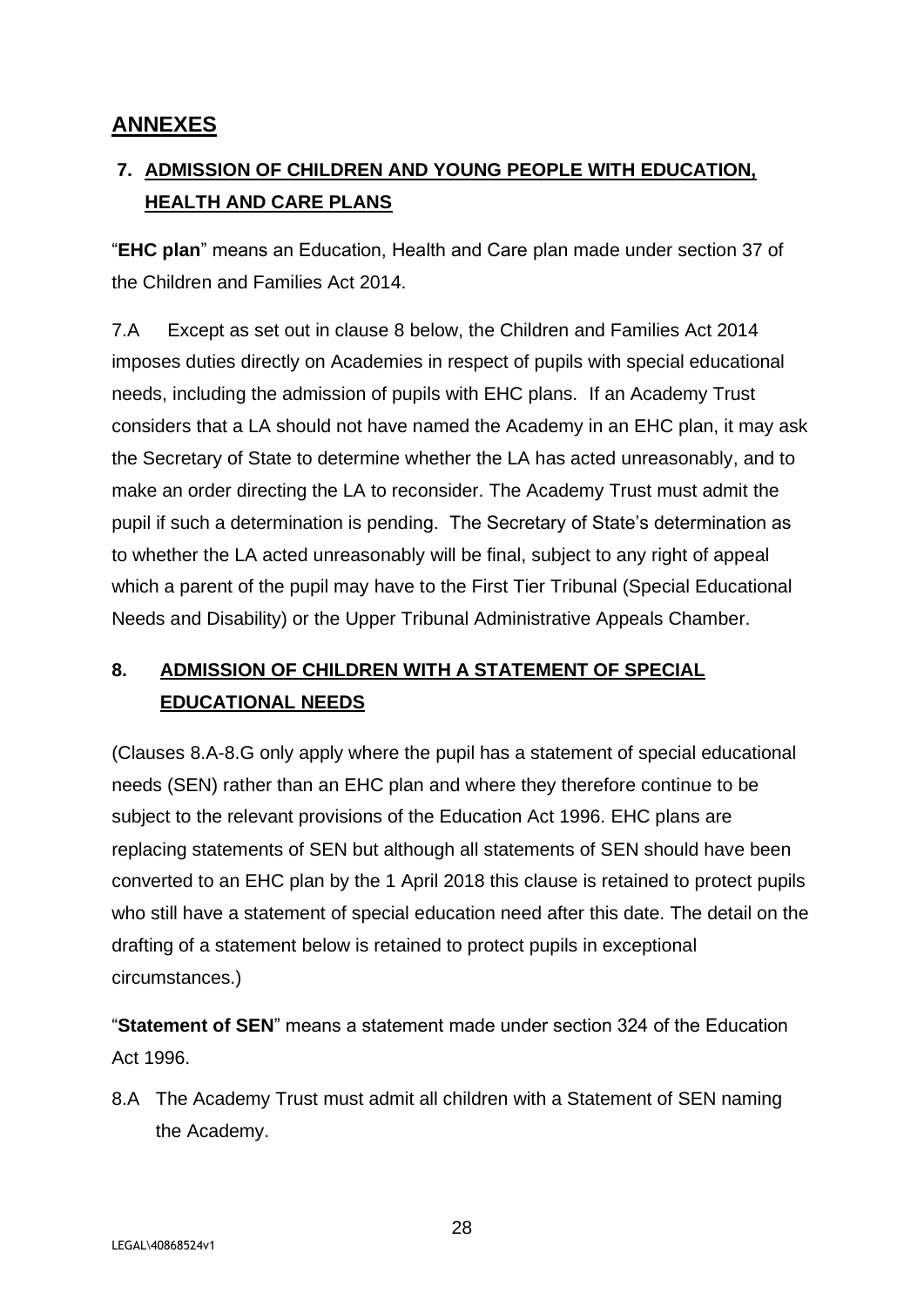- 8.B The Academy Trust must have regard to the Special Educational Needs Code of practice 2001 when dealing with statements of SEN.
- 8.C Where the LA sends the Academy Trust a draft statement with a proposal that the Academy is named in the final statement, the Academy Trust must respond within 15 working days unless the time period falls within a school holiday that is longer than two weeks in which case the Academy Trust should respond within 15 working days of the end of the school holiday.
- 8.D In its response the Academy Trust must either:
	- a. consent to being named in the final statement or
	- b. explain why it believes that admitting the child would be incompatible with the provision of efficient education for other children and the efficient use of resources, including why no reasonable steps could secure compatibility. In doing so the Academy Trust must have regard to the relevant legislation and Code of Practice. If the LA does not agree with the Academy Trust's response, and names the Academy in the child's Statement of SEN, the Academy Trust must admit the child to the school as specified in the statement or otherwise by the LA. The final decision as to whether to name the Academy falls to the LA.
- 8.E If the Academy Trust considers that the LA should not have named the Academy in the statement of SEN, it may ask the Secretary of State to determine whether the LA has acted unreasonably, and to make an order directing the LA to reconsider. The Academy Trust must admit the pupil if such a determination is pending. The Secretary of State's determination will be final, subject only to any right of appeal which a parent of the child may have to the First-tier Tribunal (Special Educational Needs and Disability) or the Upper Tribunal Administrative Appeals Chamber.
- 8.F If a parent of a child for whom the LA maintains a statement appeals to the First-tier Tribunal (Special Educational Needs and Disability) or the Upper Tribunal Administrative Appeals Chamber, either for or against the naming of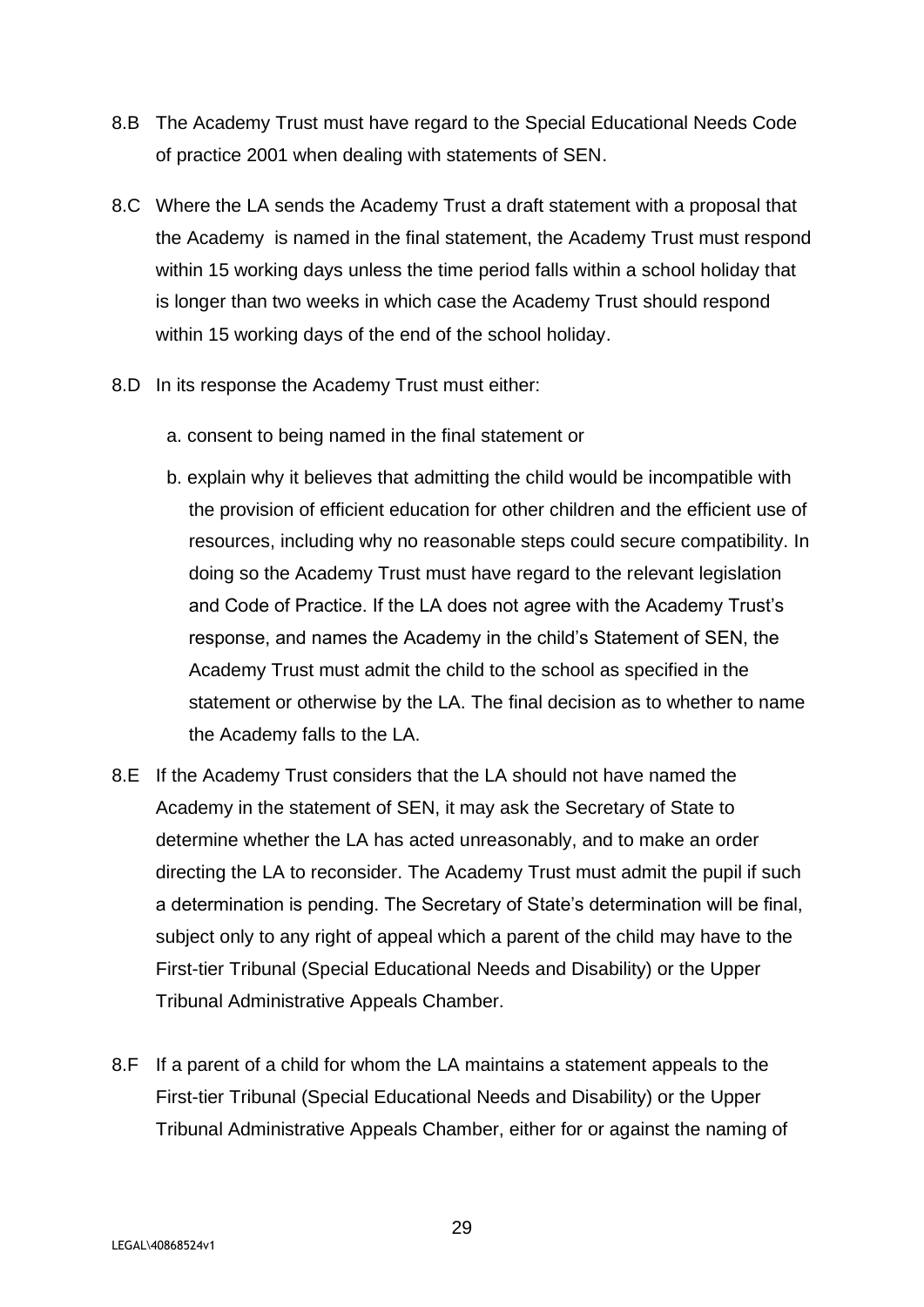the Academy in the child's statement, then the Tribunal's decision will be binding, even if it is different from that of the Secretary of State.

- 8.G Where it has been finally determined that the Academy be named in a child's Statement of SEN, the Academy Trust must admit the child to the Academy, notwithstanding any other admissions requirements in this Agreement.
- 8.H Clauses 8.A to 8.G only apply insofar as the relevant provisions of the Children and Families Act 2014 relating to SEN and disability do not apply to Academies and Free Schools.